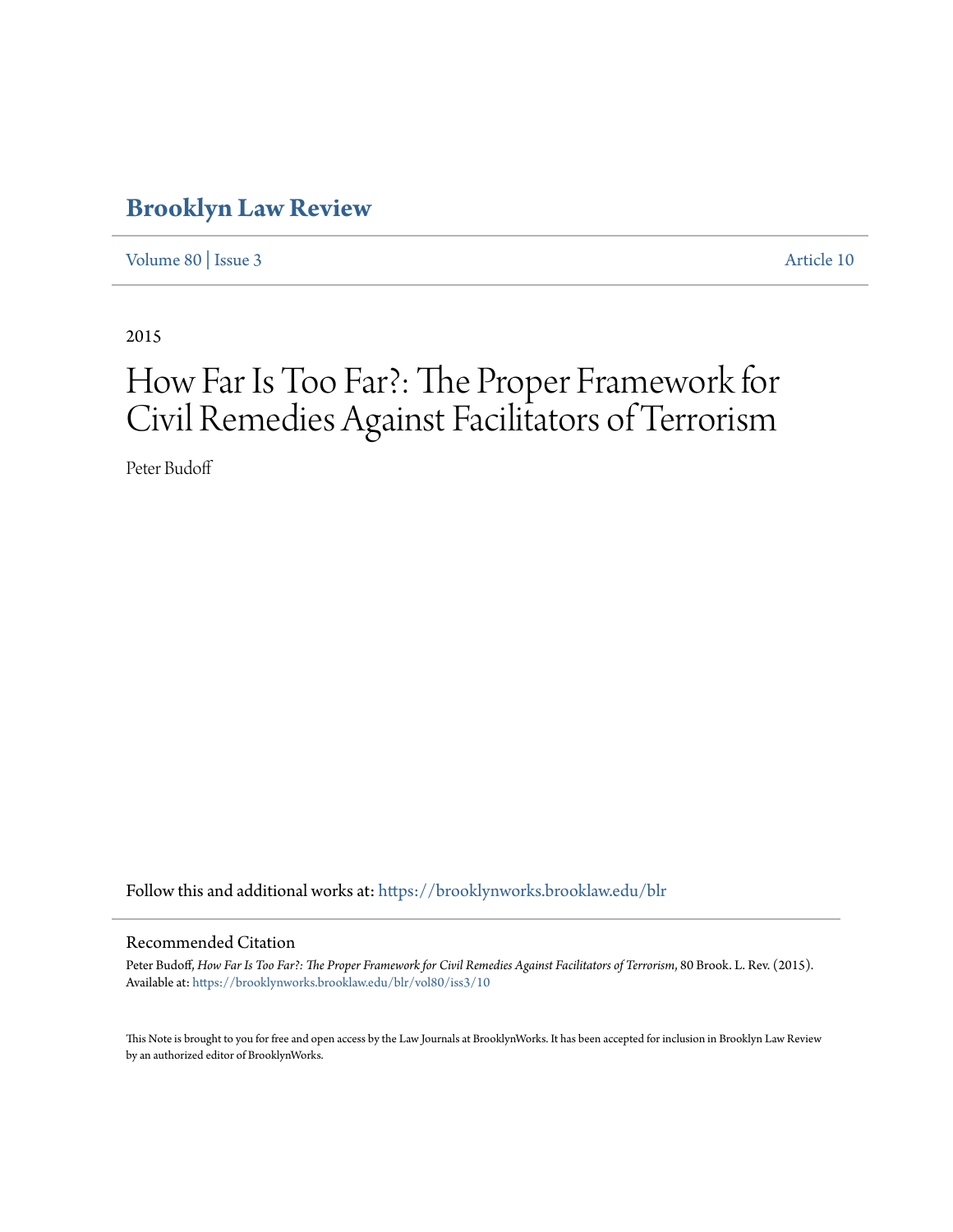# How Far Is Too Far?

# THE PROPER FRAMEWORK FOR CIVIL REMEDIES AGAINST FACILITATORS OF TERRORISM

#### INTRODUCTION

Perhaps no single issue in recent history has galvanized a greater governmental response than the fight against terrorism. Prior to 1992, that fight from a judicial standpoint was limited to criminal claims brought by the U.S. government against individuals and groups directly responsible for carrying out terrorist acts against Americans.<sup>1</sup> Since then, new events and new understandings of the nature of terrorism have triggered several expansions in the anti-terrorism statutes, most notably the addition of a civil remedy and the extension of criminal liability to include those who provide material support to terrorists.<sup>2</sup>

Since the introduction of these two provisions, courts have struggled to determine the elements of the civil cause of action under 18 U.S.C. § 2333 and how far such civil liability extends.<sup>3</sup> These issues have arisen primarily in cases in which terrorist victims have sued financial institutions or other organizations that allegedly provided money to the terrorists who caused their injuries.<sup>4</sup> While initially hesitant to extend civil liability beyond those directly involved in the attack,<sup>5</sup> courts have recently allowed claims against indirect financiers through a variety of theories and with little consistency in terms of the elements required for a successful claim.<sup>6</sup> In response, other courts and scholars have pushed back against this expansion, arguing that it violates general tort requirements and the intent

<sup>1</sup> *See* 18 U.S.C. § 2332 (2012).

<sup>2</sup> *See* 18 U.S.C. §§ 2333, 2339A, 2339B, 2339C; *see also* Gill v. Arab Bank PLC., 893 F. Supp. 2d 474, 493 (E.D.N.Y. 2012) (discussing history of statute).

<sup>3</sup> *See Gill*, 893 F. Supp. 2d at 483 ("Much of the relevant law is unsettled.")

<sup>4</sup> *See*, *e.g.*, *id.*; Boim v. Quranic Literacy Inst. (*Boim I*), 291 F.3d 1000 (7th Cir. 2002).

<sup>5</sup> *See, e.g.*, *Boim I*, 291 F.3d at 1011.

<sup>6</sup> *See Gill*, 893 F. Supp. 2d at 483 (describing different approaches courts have taken).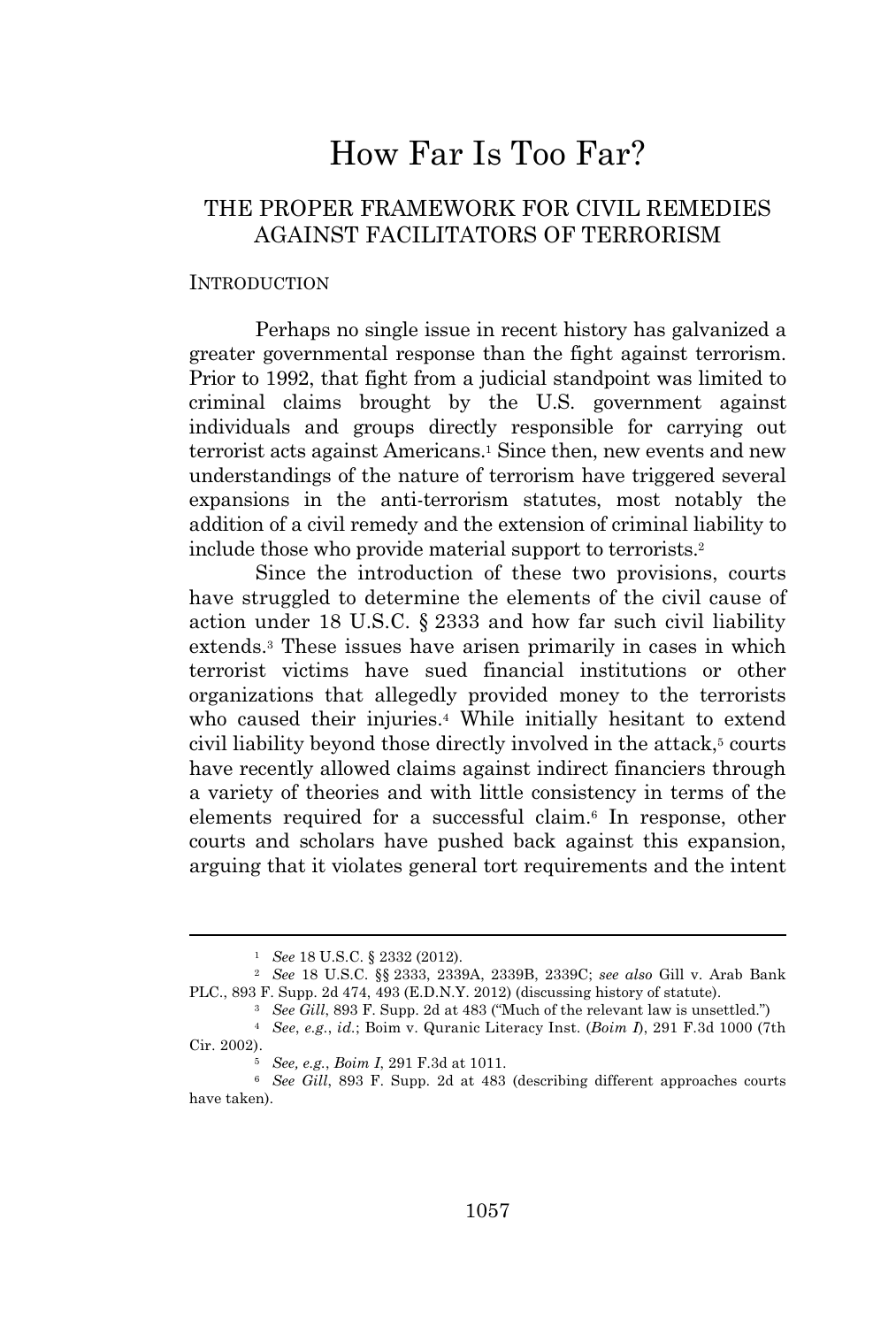of Congress that the statute reach only those directly involved in the commission of a terrorist attack.<sup>7</sup>

This note will argue for a middle ground between the two extreme ends of this argument, expanding civil liability beyond those directly involved in the attack, but limiting it to only those facilitators whose material support proximately caused a plaintiff's injuries. Expanding liability beyond the principle actors is the best, and perhaps the only, way to effectively go after terrorist organizations. In virtually all cases, the primary actors are exceedingly difficult to find and have little if any attachable assets, meaning that limiting the civil remedy to these individuals would rarely, if ever, provide an actual remedy to a victim. On the other end, allowing suits against individuals and groups who fund terrorist activity will not only provide the victim with a chance to recover actual damages, it will go a long way toward disrupting the activities of terrorist groups.

Part I will examine the creation of the civil remedy, trace the remedy's expansion through a series of Seventh Circuit decisions, and then consider corresponding push-back and criticism to the expansion. Part II will look at approaches other courts have taken. Part III will argue that legislative history, the plain language of the statute, and policy considerations all support expanding liability beyond the principal actors. Part IV will first argue that the requirement of proximate cause will sufficiently limit the scope of liability and, second, will propose a framework by which to determine when material support has proximately caused plaintiff's injuries.

# I. CREATION OF REMEDY AND EXPANSION IN THE *BOIM* **CASES**

The provisions of § 2333 were initially enacted to provide victims of international terrorism a way to bring suit against the foreign individuals or groups who carried out the attack, who previously were beyond the jurisdictional reach of American courts. Eventually, courts expanded the statute to reach not only those who directly carried out the attack, but those who provided assistance to these groups.

<sup>7</sup> *See, e.g.*, Geoffrey Sant, *So Banks Are Terrorists Now?: The Misuse of the Civil Suit Provision of the Anti-Terrorism Act*, 45 ARIZ. ST. L.J. 533, 580-81 (2013).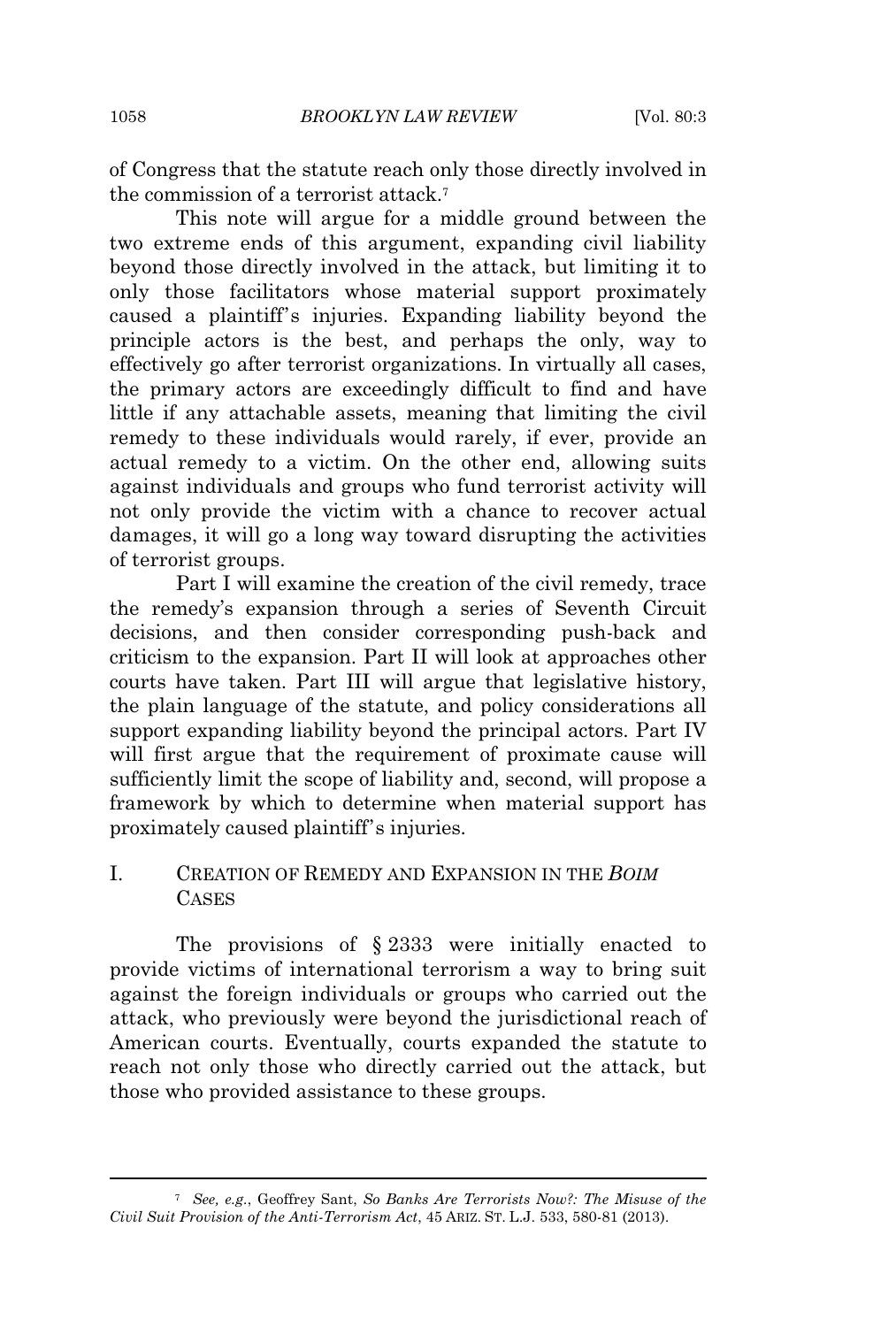#### *A. Creation of Civil Remedy*

Congress adopted the current version of 18 U.S.C. § 2333 on October 29, 1992, as part of the Federal Courts Administrative Act of 1992.<sup>8</sup> Section 2333 reads in part:

Any national of the United States injured in his or her person, property, or business by reason of an act of international terrorism, or his or her estate, survivors, or heirs, may sue therefor in any appropriate district court of the United States and shall recover threefold the damages he or she sustains and the cost of the suit, including attorney's fees.<sup>9</sup>

The provision was largely a response to two terrorist attacks that occurred in the 1980s that highlighted gaps in the jurisdictional authority of U.S. courts. The first incident occurred in 1985, when terrorists hijacked a cruise ship travelling through the Mediterranean Sea and killed Leon Klinghoffer, an American citizen.<sup>10</sup> Klinghoffer's widow and other victims of the cruise ship hijacking brought suit against, among others, the Palestinian Liberation Organization (PLO), which was allegedly responsible for the attack.<sup>11</sup> Following a lengthy battle over jurisdiction, the court eventually allowed the claim against the PLO to proceed, because it determined that it fell within certain admiralty-related provisions of federal jurisdiction.<sup>12</sup> When Congress introduced Section 2333, it recognized that had the attack not occurred at sea, Ms. Klinghoffer would likely be without a remedy, noting that "a similar attack occurring on an airplane or in some other locale might not have been subject to civil action in the U.S."<sup>13</sup> Further, as reflected in the testimony of Klinghoffer's daughter to Congress during hearings on Section 2333, following the initial favorable ruling on subject-matter jurisdiction, the

<sup>8</sup> *See* Federal Courts Administration Act, Pub. L. No. 102-572, 106 Stat 4506 (Oct. 29, 1992). The statute actually has a somewhat complicated legislative history. It was first introduced as the Civil Remedies for Victims of Terrorism Act by Senator Charles Grassley in 1990, and incorporated into the Military Construction Appropriations Act of 1991. *See* Military Construction Appropriations Act, Pub. L. No. 101-519, 104 Stat 2240 (Nov. 5, 1991). The bill was repealed in 1991, then reintroduced and re-adopted in 1992. *See id.*

<sup>9</sup> 18 U.S.C. § 2333 (2012).

<sup>10</sup> *See* H.R. REP. No. 102-1040, at 5 (1992) ("The recent case of the Klinghoffer family is an example of this gap in our efforts to develop a comprehensive legal response to international terrorism.").

<sup>11</sup> *See* Klinghoffer v. S.N.C. Achille Lauro, 739 F. Supp. 854 (S.D.N.Y. 1990), *vacated on other grounds*, 937 F.2d 44 (2d Cir. 1991).

<sup>12</sup> *See id.*, at 858-59.

<sup>13</sup> H.R. REP. 102-1040, at 5.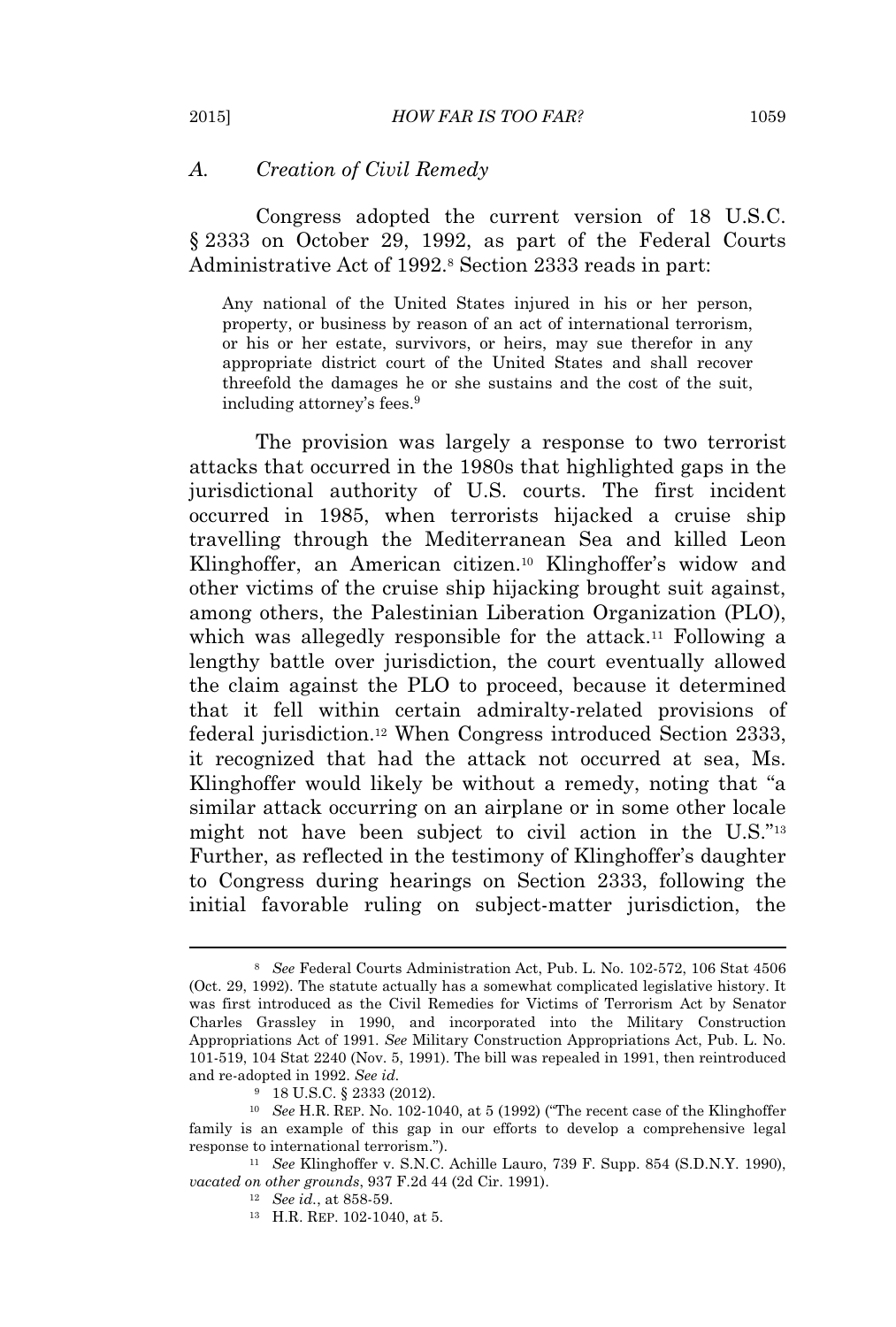family became embroiled in a long and costly fight to secure personal jurisdiction over the PLO, eventually settling more than a decade after the original incident.<sup>14</sup>

The second attack that spurred the creation of the civil remedy occurred in 1988, when two Libyan terrorists smuggled a bomb onto a Pan Am flight that exploded over Scotland, killing 270 people.<sup>15</sup> The victims' families were eventually able to secure a judgment against Pan Am for willful misconduct in allowing the bomb onto the plane.<sup>16</sup> Still, the families faced numerous hurdles in trying to bring a suit against the terrorists responsible for the attack. Notably, even after the two smugglers were identified and indicted by a federal grand jury, Libya refused to turn the men over to U.S. authorities to stand trial.<sup>17</sup>

Together, these two incidents provided the impetus for reform. Congress eventually passed Section 2333's civil remedy to ensure that terrorist attack victims and their families could file suit in U.S. courts and have a remedy available to them for injuries stemming from those acts of terrorism.<sup>18</sup>

#### *B.* Boim I

It was not until 2002, ten years after Section 2333 first became law, that it was first addressed by the courts in a series of cases in the Seventh Circuit arising from the killing of David Boim, a dual American and Israeli citizen, by members of Hamas in Israel in 1996.<sup>19</sup> Boim's parents brought suit under Section 2333 against Hamas and the two identified Hamas members who carried out the attack.<sup>20</sup> They also named as defendants two American nonprofit organizations, Quiranic Literary Institute (QLI) and Holy Land Foundation (HLF). QLI was an Illinois organization engaged in translating sacred Islamic texts.<sup>21</sup> HLF was a Texas group that raised money for

<sup>14</sup> *Anti-Terrorism Act of 1990: Hearing on S. 2465 Before the Subcomm. On Courts & Admin. Practice of the S. Comm. on the Judiciary*, 101st Cong. 56-57 (1991) [hereinafter *Anti-Terrorism Hearing*] (statement of Lisa Klinghoffer).

<sup>15</sup> David Treadwell, *Pan Am Guilty of 'Willful Misconduct': Verdict: Jury Finds Airline, now Defunct, to be Negligent in the Lockerbie Bombing that Claimed 270 Lives. Victims' Families can now Seek Further Damages*, L.A. TIMES (July 11, 1992), http://articles.latimes.com/1992-07-11/news/mn-1480\_1\_willful-misconduct.

<sup>16</sup> *Id.*

<sup>17</sup> Treadwell, *supra* note 15.

<sup>18</sup> *See infra* Part III.A

<sup>19</sup> Boim v. Quranic Literacy Inst. (*Boim I*), 291 F.3d 1000, 1002, 1009 (7th Cir. 2002) ("No court has yet considered the meaning or scope of section  $[ \cdot, \cdot, \cdot, \cdot, \cdot, \cdot]$ " and so we write upon a tabula rasa.").

<sup>20</sup> *Id.* at 1004.

<sup>21</sup> *Id.* at 1003.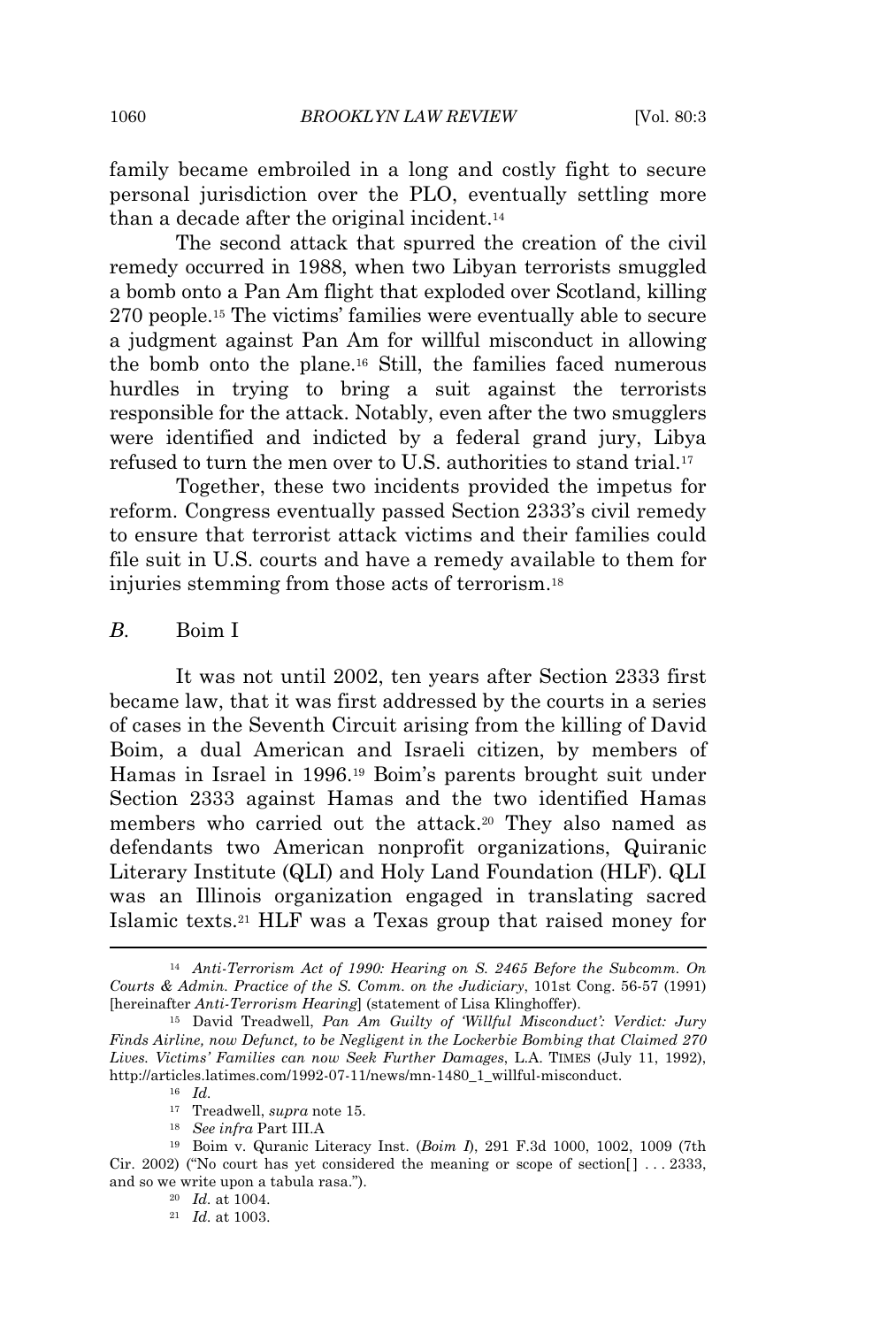humanitarian relief efforts.<sup>22</sup> According to the Boims, the groups were also fronts for Hamas, raising and funneling money for the terrorist group in support of its terrorist activities.<sup>23</sup> In *Boim I*, QLI and HLF moved to dismiss the case for failure to state a claim, arguing that Section 2333 did not provide a cause of action beyond those directly involved in the attack.<sup>24</sup> In response, the Boims put forth three theories for establishing their claim against QLI and HLF: (1) Donating money to Hamas satisfies § 2331's definition of international terrorism; (2) Section 2333 incorporates into the civil remedy the criminal material support provisions of §§ 2339A, 2339B and 2339C, which criminalizes the provision of material support, including monetary support, to terrorist groups; and (3) Section 2333 provides for civil aiding and abetting liability.<sup>25</sup> The district court denied the motion to dismiss, rejecting Boim's first theory but accepting their second and third theories.<sup>26</sup>

The Seventh Circuit agreed with the district court on the first theory, that solely providing money to Hamas, without more, did not constitute "international terrorism" under § 2333.<sup>27</sup> Section 2333 defines international terrorism, by reference to § 2331, as activities that "involve violent acts or acts dangerous to human life," appear intended to intimidate or coerce, and occur primarily outside of the United States.<sup>28</sup> The Seventh Circuit in *Boim I* decided that merely providing money to a terrorist group did not constitute a violent act or act dangerous to human life, concluding that to label such activity as terrorism would give § 2333 "an almost unlimited reach."<sup>29</sup>

The Seventh Circuit also accepted Boim's second theory, that § 2333 incorporated §§ 2339A and 2339B, which criminalize the provision of material support to terrorist groups and terrorist activity.<sup>30</sup> Section 2339A makes it a crime to provide material support, including furnishing money or financial services, with the intention that the support be used to facilitate terrorist activity.<sup>31</sup> Section 2339B criminalizes the provision of support to known terrorist groups, regardless of

<sup>22</sup> *Id.*

<sup>23</sup> *Id.* at 1004.

<sup>24</sup> *Id.*

<sup>25</sup> *Id.* at 1005.

<sup>26</sup> *Id.* at 1005-06.

<sup>27</sup> *Id.*

<sup>28</sup> 18 U.S.C. § 2331(1)(A) (2012).

<sup>29</sup> *Boim I*, 291 F.3d at 1009.

<sup>30</sup> *Id.* at 1012, 1015; 18 U.S.C. §§ 2339A, 2339B.

<sup>31</sup> 18 U.S.C. § 2339A.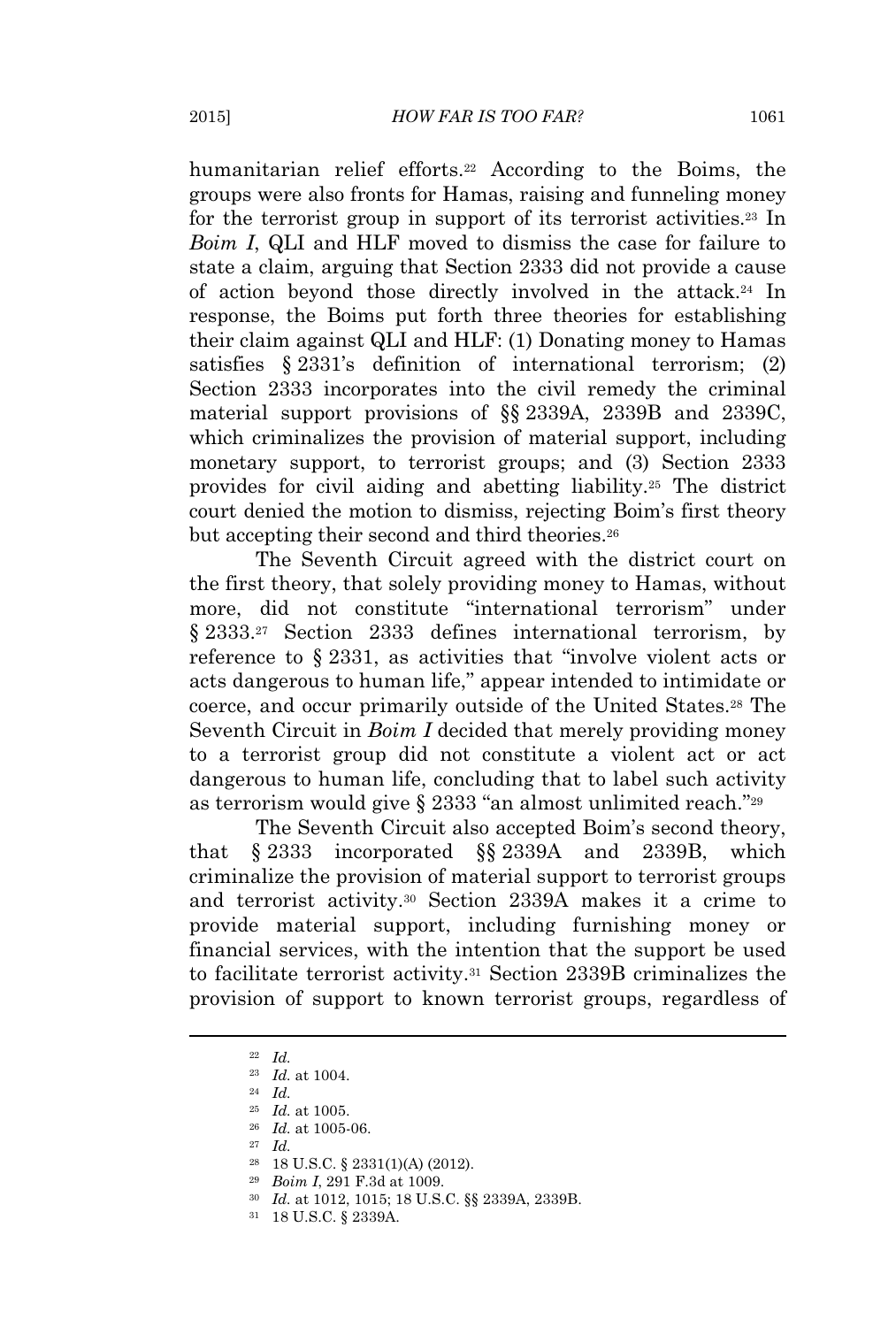whether the donor intends that the support be used to facilitate terrorist activity.<sup>32</sup> The Seventh Circuit concluded that because Congress chose to impose criminal liability for such behavior, they must have intended to impose civil liability as well.<sup>33</sup>

Finally, the Seventh Circuit agreed with the district court that § 2333 provided for civil aiding and abetting liability. In opposing this theory, QLI and HLF noted that the Supreme Court in *Central Bank of Denver N.A. v. First Interstate Bank of Denver* held that civil aiding and abetting liability is only available where the specific statute expressly provided for it.<sup>34</sup> The Seventh Circuit held that *Central Bank* did not apply to § 2333 for four reasons. First, *Central Bank* involved an implied civil cause of action (the SEC's provision against securities fraud does not contain an express civil cause of action, but one has been implied by the courts), while § 2333 involved an express civil cause of action.<sup>35</sup> Second, based on the legislative history, the court concluded that Congress intended § 2333 to include general tort principles, including aiding and abetting liability.<sup>36</sup> Third, the court concluded, based on the legislative history and the language of the statute, that Congress intended that civil liability in § 2333 to be at least as extensive as the criminal liability provided for under §§ 2339A and 2339B.<sup>37</sup> Specifically, the court pointed to the phrase "involve . . . acts dangerous to human life" in the definition of international terrorism in concluding that such broad language necessarily showed Congress's intent to impute all avenues of traditional criminal and civil liability into the anti-terrorism provisions.<sup>38</sup> Aiding and abetting, the court concluded, was both well-ingrained in traditional notions of tort law and, in the context of facilitating terrorist activity, was clearly an activity that "involve[d] acts dangerous to human life." <sup>39</sup> Finally, again pointing to language from the legislative history, the court concluded that in passing § 2333, Congress intended to go after the funding of terrorist group and that disallowing aiding and

<sup>32</sup> 18 U.S.C. § 2339B; *see also* Gill v. Arab Bank PLC., 893 F. Supp. 2d 474, 504 (E.D.N.Y. 2012).

<sup>33</sup> *Boim I*, 291 F.3d at 1019.

<sup>34</sup> *See id.* at 1005*; see also* Cent. Bank of Denver v. First Interstate Bank of Denver, 511 U.S. 164, 165 (1994) (holding that Section 10(b) of the Securities Exchange Act of 1934 does not provide a private right of action for aiding and abetting).

<sup>35</sup> *Boim I*, 291 F.3d at 1019.

<sup>36</sup> *Id.*

<sup>37</sup> *Id.*

<sup>38</sup> *Id.* at 1015.

<sup>39</sup> *Id.* at 1020.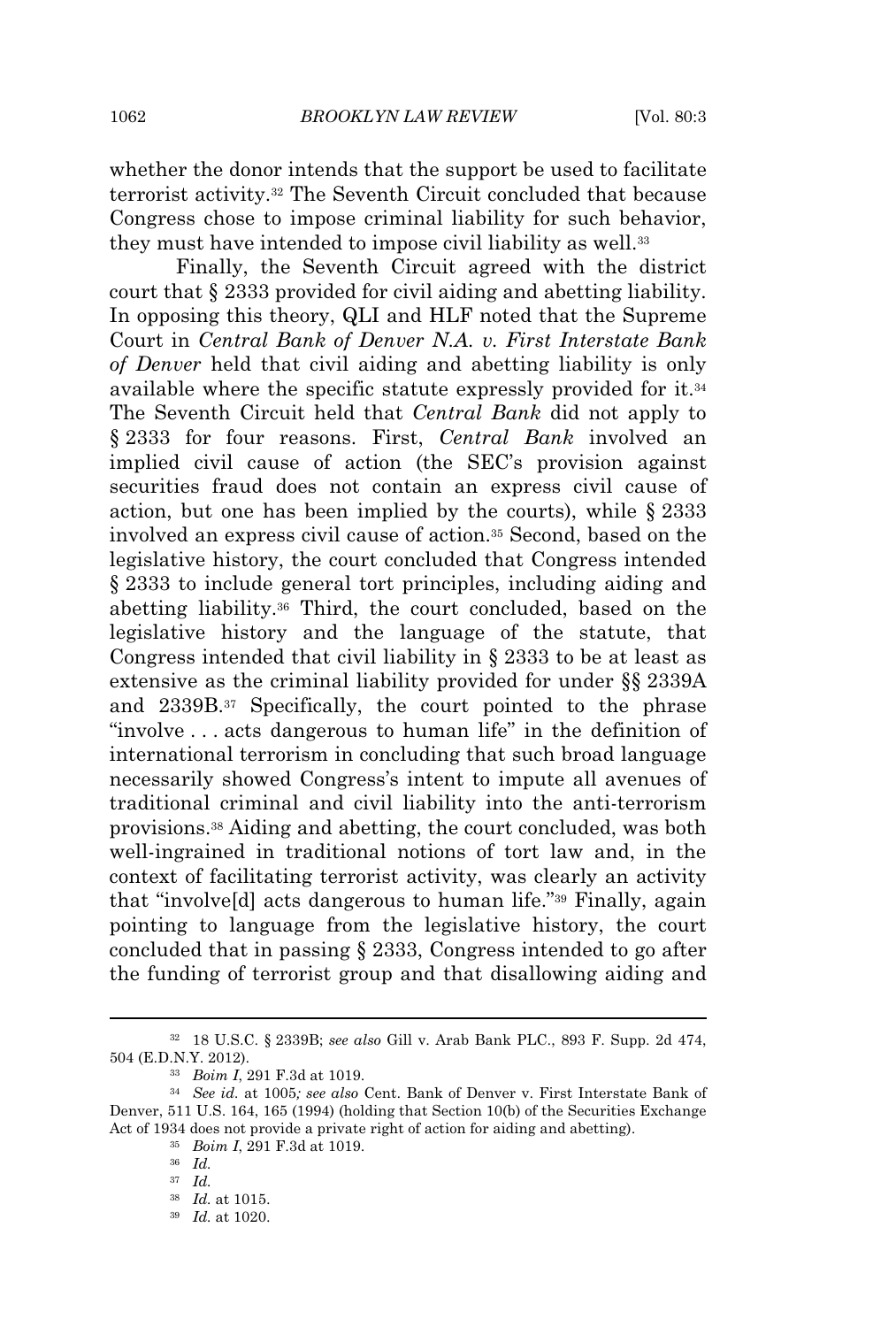abetting liability would thwart that effort.<sup>40</sup> The court then went on to explain the elements of an aiding and abetting cause of action, pointing to *Halberstam v. Welch*, in which the Supreme Court set out the elements of civil aiding and abetting liability.<sup>41</sup> Under this framework, one is liable where they provide "substantial assistance" to another in accomplishing a tortious act.<sup>42</sup>

Thus, in the first instance of a court encountering the § 2333 civil cause of action, the *Boim I* court allowed a Hamas victim's survivors to bring a civil claim against two alleged Hamas donors on two separate theories: (1) primary liability, by concluding that the civil claim incorporated the material support activities included in the criminal provisions; and (2) secondary liability, by concluding that the civil claim includes aiding and abetting liability.

#### *C.* Boim II*,* Boim III*, and Criticism*

Following the ruling in *Boim I*, affirming the denial of the defendant's motion to dismiss, the case returned to the district court. In 2004, the district court granted summary judgment to the plaintiff against all defendants except QLI.<sup>43</sup> The court concluded that plaintiffs satisfied the elements for aiding and abetting liability against HLF: (1) David Boim was killed by an attack carried out by Hamas, and (2) HLF provided material support to Hamas knowing that Hamas was engaged in terrorist activities.<sup>44</sup> The Seventh Circuit reversed and remanded in 2007 (*Boim II*).<sup>45</sup> In *Boim II*, the Seventh Circuit reiterated its holding that aiding and abetting was available under § 2333.<sup>46</sup> However, it concluded that even in such secondary liability cases, there must be a showing of causation, requiring the plaintiff's injuries to be a foreseeable consequence of the defendant's contributions to Hamas.<sup>47</sup> In this case, the court concluded it was not sufficiently foreseeable

<sup>40</sup> *Id.* at 1019.

<sup>41</sup> *See id.* at 1012 (citing Halberstam v. Welch, 705 F.2d 472, 477 (D.C. Cir. 1983)). <sup>42</sup> *Id.*

<sup>43</sup> Boim v. Quranic Literacy Inst., 340 F. Supp. 2d 885, 931 (N.D. Ill. 2004).

<sup>44</sup> *Id.* The second element was satisfied by collateral estoppel, as the D.C. Circuit had previously affirmed a criminal conviction against HLF for materially supporting Hamas. *Id.*

<sup>45</sup> Boim v. Holy Land Found. for Relief & Dev. (*Boim II*), 511 F.3d 707 (7th Cir. 2007) (order vacating judgment); *see also* Boim v. Holy Land Found. for Relief & Dev. (*Boim III*), 549 F.3d 685, 688 (7th Cir. 2008) (discussing findings of the *Boim II* court).

<sup>46</sup> *See Boim III*, 549 F.3d at 688.

<sup>47</sup> *Id.* at 692.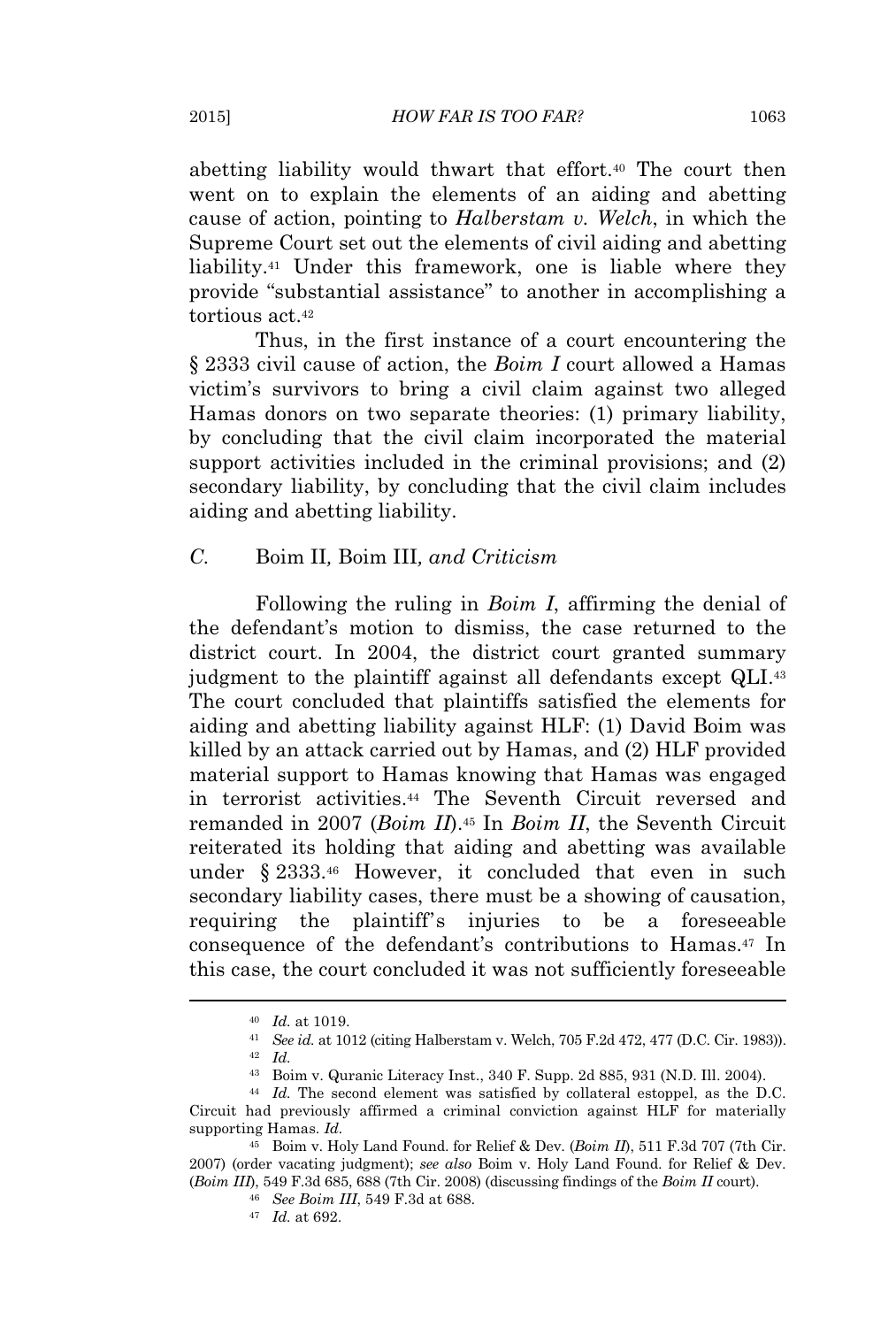that HLF's procurement of funds and other support to Hamas would result in plaintiff's injuries.<sup>48</sup>

Plaintiffs petitioned for and received rehearing by the Seventh Circuit en banc (*Boim III*).<sup>49</sup> In *Boim III*, the Seventh Circuit reversed course in several key respects, eliminating aiding and abetting liability, but arguably expanding the reach of § 2333. First, the court reversed its *Boim I* holding as to aiding and abetting liability, concluding that *Central Bank* controlled, and thus Congress's silence meant there was no aiding and abetting liability.<sup>50</sup> Further, the court reasoned that to allow aiding and abetting liability would expand "the federal courts' extraterritorial jurisdiction," a power that is reserved to Congress.<sup>51</sup> After rejecting aiding and abetting liability, the court turned to the elements required for a primary liability through incorporation claim. While the court concluded that causation is required, it rejected the *Boim II* holding that causation—both cause in fact and proximate cause—was lacking as to HLF.<sup>52</sup>

On the issue of cause in fact, the court equated the case with the multiple fires example from torts. The multiple fires example involves two fires simultaneously converging to burn down a building.<sup>53</sup> Because the fires converged, it is impossible to determine which fire caused the building to burn down. In such cases, the analysis shifts from whether each individual event caused the result to whether each event was a substantial factor in bringing about the result.<sup>54</sup> The court reasoned that although it was impossible to determine whether an individual monetary donation to a terrorist group caused the attack, the requirement of but-for causation would be relaxed to avoid a situation in which an injured party was without a remedy.<sup>55</sup>

On the issue of proximate cause, the court rejected the *Boim II* conclusion that the plaintiff's injury was not a foreseeable result of HLF's support.<sup>56</sup> "Giving money to Hamas," knowing the nature of its activities, the court reasoned, was

<sup>48</sup> *Id.* at 698-700.

<sup>49</sup> *Id.* at 688.

<sup>50</sup> *Id.* at 689.

<sup>51</sup> *Id.* at 689-90.

<sup>52</sup> *Id.* at 690-92.

<sup>53</sup> *Id.* at 695-97.

<sup>54</sup> *Id.* at 697.

<sup>55</sup> *Id.*

<sup>56</sup> *Id.* at 698.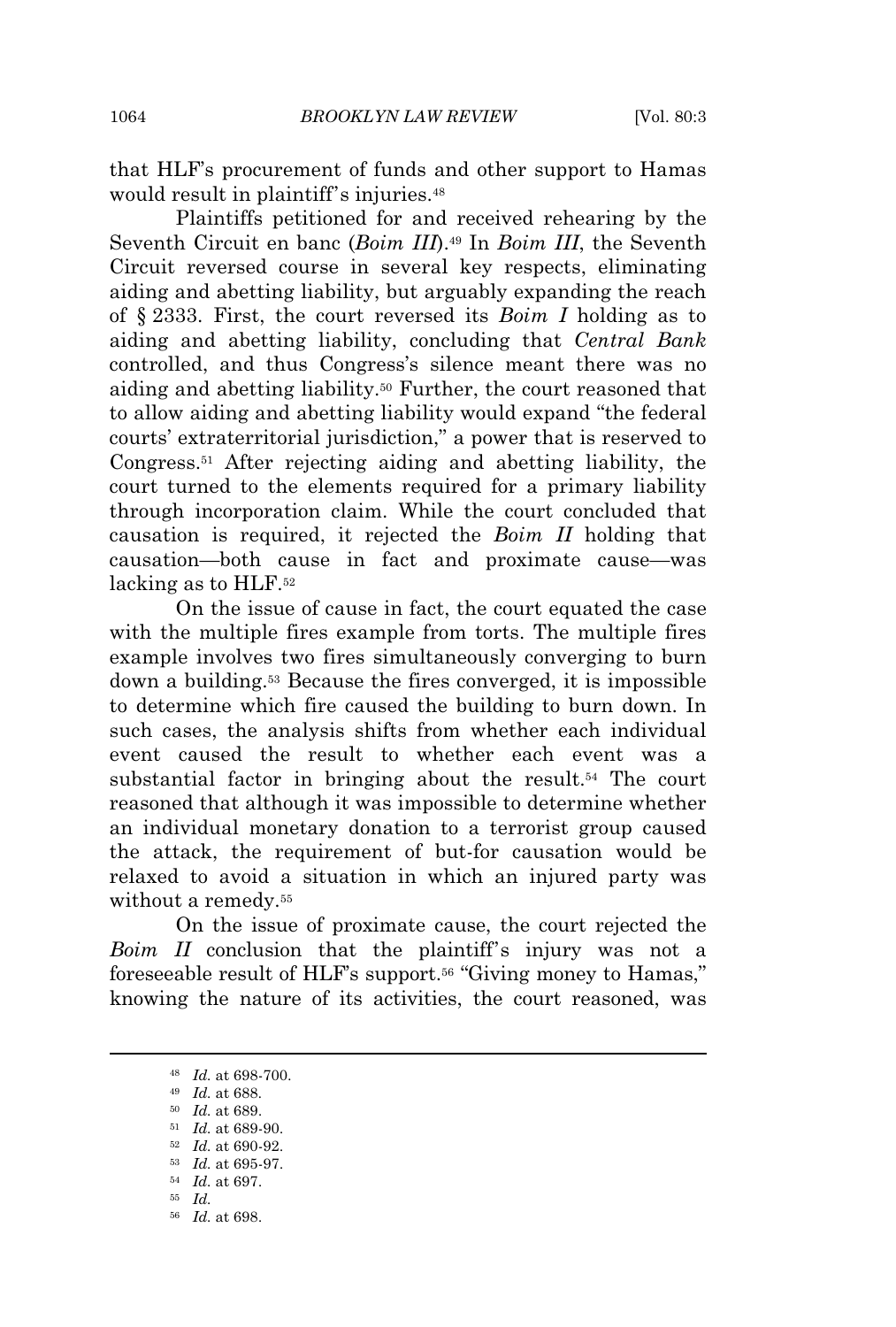analogous to "giving a loaded gun to a child." <sup>57</sup> That is, just as it would be reasonably foreseeable that giving a gun to a child would result in the child or someone else being shot, it is reasonably foreseeable that giving money to Hamas would lead to a terrorist act resulting in injury. The court remanded the case as to HLF to determine whether there was causation in this case, as the lower court had not even addressed the subject in its original summary judgment decision.<sup>58</sup>

The dissent in *Boim III* criticized the holding in several respects. First, it argued that the majority's new conception of causation in these cases—essentially that any financial contribution to a terrorist group was a cause of a subsequent attack by that group—effectively eliminated a causation requirement.<sup>59</sup> Second, the court noted that by treating the case as one of primary rather than secondary liability, it eliminated the need to show that the defendants intended that their support would be used to facilitate terrorist activity.<sup>60</sup> As in this case, recklessness would now be sufficient; a donor who knew or should have known the nature of the organization could be held liable. Taken together, the dissent concluded, "[t]his sweeping rule of liability leaves no role for the factfinder to distinguish between those individuals and organizations who directly and purposely finance terrorism from those who are many steps removed from terrorist activity and whose aid has, at most, an indirect, uncertain, and unintended effect on terrorist activity." 61 In the case of HLF, the dissent concluded, there was a genuine issue whether it knew or intended that its donations to various alleged Hamas front charities would in fact be used to facilitate Hamas's terrorist activity.<sup>62</sup> The dissent envisioned liability for a potentially endless array of groups and individuals, including groups who host Hamas speakers at their conventions or publish sympathetic editorials.<sup>63</sup> At some point, the dissent argued, "the harm is simply too remote from the original tortious act to justify holding the actor responsible for it."<sup>64</sup> Finally, and relatedly, the dissent argues that the majority's holding would expose a donor to potentially endless liability, as one who gives

<sup>57</sup> *Id.* at 690.

<sup>58</sup> *Id.* at 701.

<sup>59</sup> *Id.* at 705 (Rovner, J., concurring in part and dissenting in part).

<sup>60</sup> *Id.* at 707.

<sup>61</sup> *Id.* at 705.

<sup>62</sup> *Id.* at 706.

<sup>63</sup> *Id.*

<sup>64</sup> *Id.* at 724.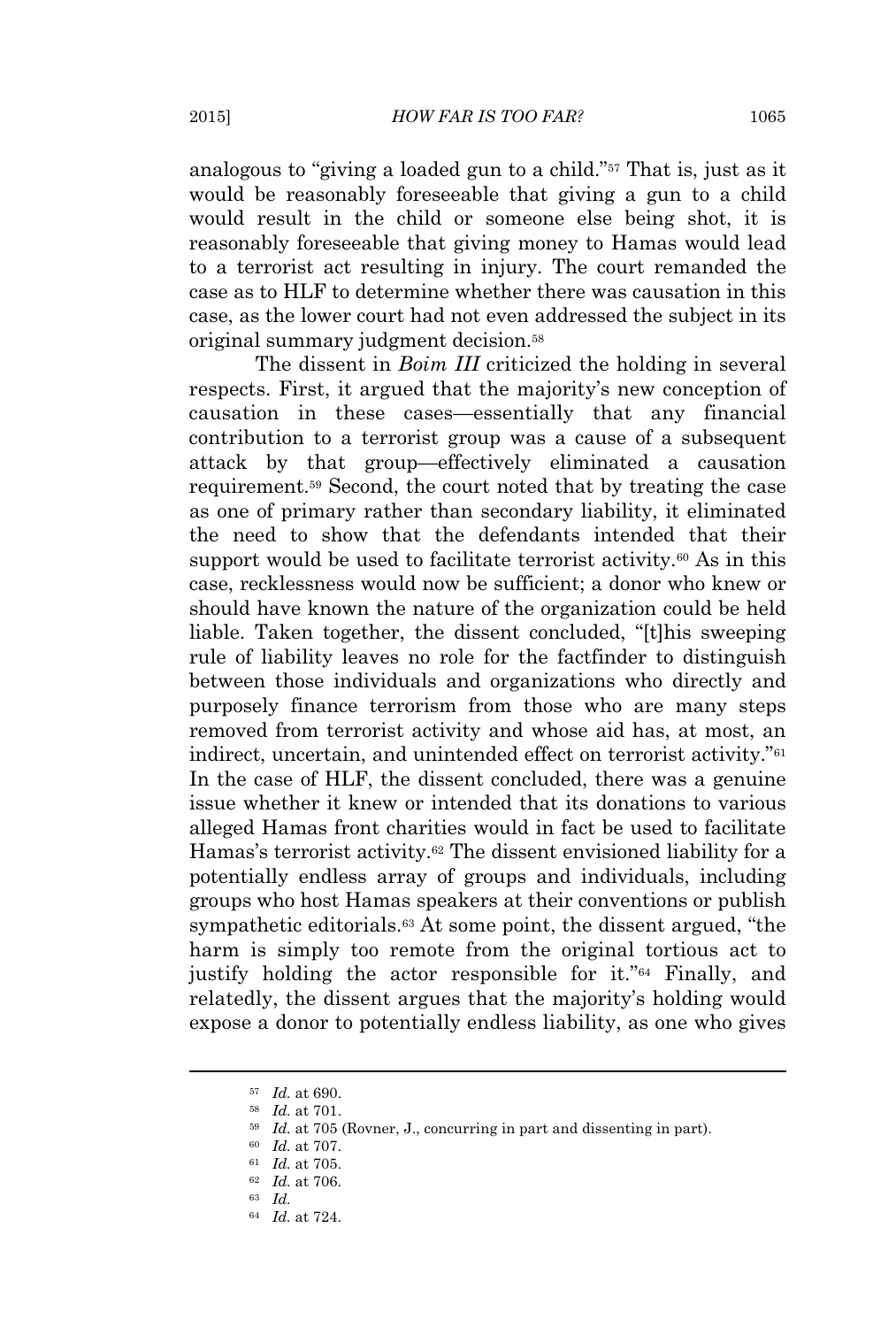money to Hamas in 2000 could theoretically be held perpetually liable for any subsequent Hamas attacks.<sup>65</sup>

#### *D. Sant's Criticism*

Geoffrey Sant, a professor at Fordham Law School, advances two primary criticisms of *Boim III* and other court decisions that allowed claims to proceed against banks under § 2333, namely that (1) providing financial support does not fall within the meaning of "international terrorism," as defined by § 2331; and (2) that the legislative history supports a more narrow reading of § 2333.

First, Sant argues that the term "international terrorism" in § 2333 and its definition in § 2331 as an activity that "involves acts dangerous to human life" does not include the furnishing of money or financial services.<sup>66</sup> He points to *Stutts v. De Dietrich Group*, one of the earliest known § 2333 decision involving a bank.<sup>67</sup> In *Stutts*, a group of former military members exposed to toxic gas while deployed in Iraq brought suit against De Dietrich Group, a bank that issued letters of credit to alleged producers and suppliers of the sarin gas used against the injured plaintiffs.<sup>68</sup> The court referenced the decision in *Boim I*—which held that funding by itself did not constitute international terrorism—in concluding that merely issuing letters of credit similarly did not constitute "an act dangerous to human life" as required by the international terrorism definition.<sup>69</sup> Sant reasons that it is hard to envision corporate bankers acting in their normal business duties as fitting into the conception of international terrorists.<sup>70</sup>

Sant's second argument is that Congress intended § 2333 to be a jurisdictional and largely symbolic provision with limited reach, specifically targeting the terrorist actors themselves and providing actual relief in only the very small number of cases where these terrorist groups have attachable assets in the United States.<sup>71</sup> Sant first points to several examples from the legislative history that he says demonstrates that Congress adopted the civil remedy as a

<sup>65</sup> *Id.*

<sup>66</sup> *See* Sant, *supra* note 7, at 579.

<sup>67</sup> *Id.* at 579; Stutts v. De Dietrich Grp., No. 03-CV-4058, 2006 WL 1867060, at \*1 (E.D.N.Y. June 30, 2006).

<sup>68</sup> *Stutts*, 2006 WL 1867060, at \*1.

<sup>69</sup> *Id.* at \*2-\*3.

<sup>70</sup> Sant, *supra* note 7, at 539.

<sup>71</sup> *Id.* at 549.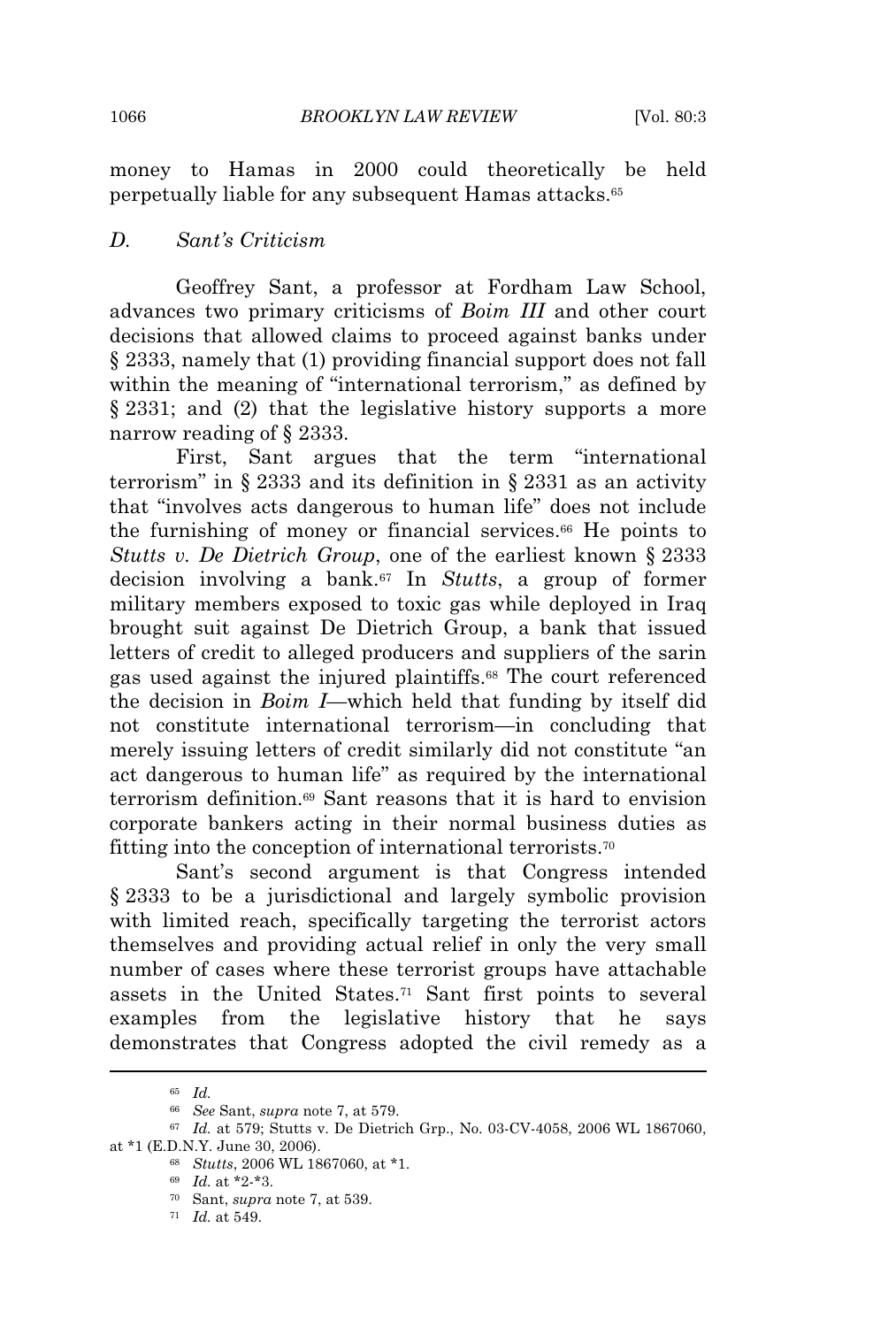purely jurisdictional provision. Sant focuses on the *Klinghoffer* and *Pan Am* cases, which were the impetus behind the adoption of § 2333.<sup>72</sup> First, he notes that the main issue in the *Klinghoffer* case, was the court's inability, but for certain admiralty provisions, to secure personal jurisdiction over a terrorist group with no contacts with the United States<sup>73</sup> The civil remedy, Sant argues, was created as a way to close this jurisdictional loophole, which would allow terrorist victims to sue their attacker if the attack occurred at sea but not on land or in an airplane.<sup>74</sup> Sant focuses on testimony given by Joseph Morris, the president of the Lincoln Legal Foundation, during a subcommittee hearing on the civil remedy, where he emphasized that § 2333's purpose was to redress jurisdictional issues.<sup>75</sup> Morris testified that

Victims who have attempted to sue terrorists have encountered numerous jurisdictional hurdles and have found the courts reluctant to intrude in the absence of clear statutory mandates showing them what their jurisdictional boundaries are<sup>76</sup>....Whereas that [*Klinghoffer*] opinion rested on the special nature of our admiralty laws, this bill will provide general jurisdiction to our federal courts and a cause of action for cases where an American has been injured by an act of terrorism overseas.<sup>77</sup>

Sant also cites to testimony by Lisa Klinghoffer, the victim's daughter, who testified that "it's taken our family [four and a half years to give us the right to sue the PLO. We are hoping that other families in the future won't have to go through the years that we have gone through. They will have that . . . right." 78

Sant then points to examples from the legislative history that he contends shows Congress's intent to limit the § 2333 civil remedy to the terrorist actors directly involved in carrying out the attacks. For example, he points to testimony by the chairmen of a group representing the victims of the Pan Am attack, who did not mention third-party actors, instead stating that the civil remedy "would permit victims of terrorism to file civil actions against *terrorists and terrorist*

<sup>72</sup> *See id.*; *see also supra* Part I.A.

<sup>73</sup> Sant, *supra* note 7, at 541.

<sup>74</sup> *Id.*

<sup>75</sup> *Id.* at 541-42.

<sup>76</sup> *Anti-Terrorism Hearing*, *supra* note 14, at 78 (statement of Joseph Morris, President, Lincoln Legal Foundation).

<sup>77</sup> *Id.* at 17.

<sup>78</sup> *Id.* at 75 (statement of Lisa Klinghoffer).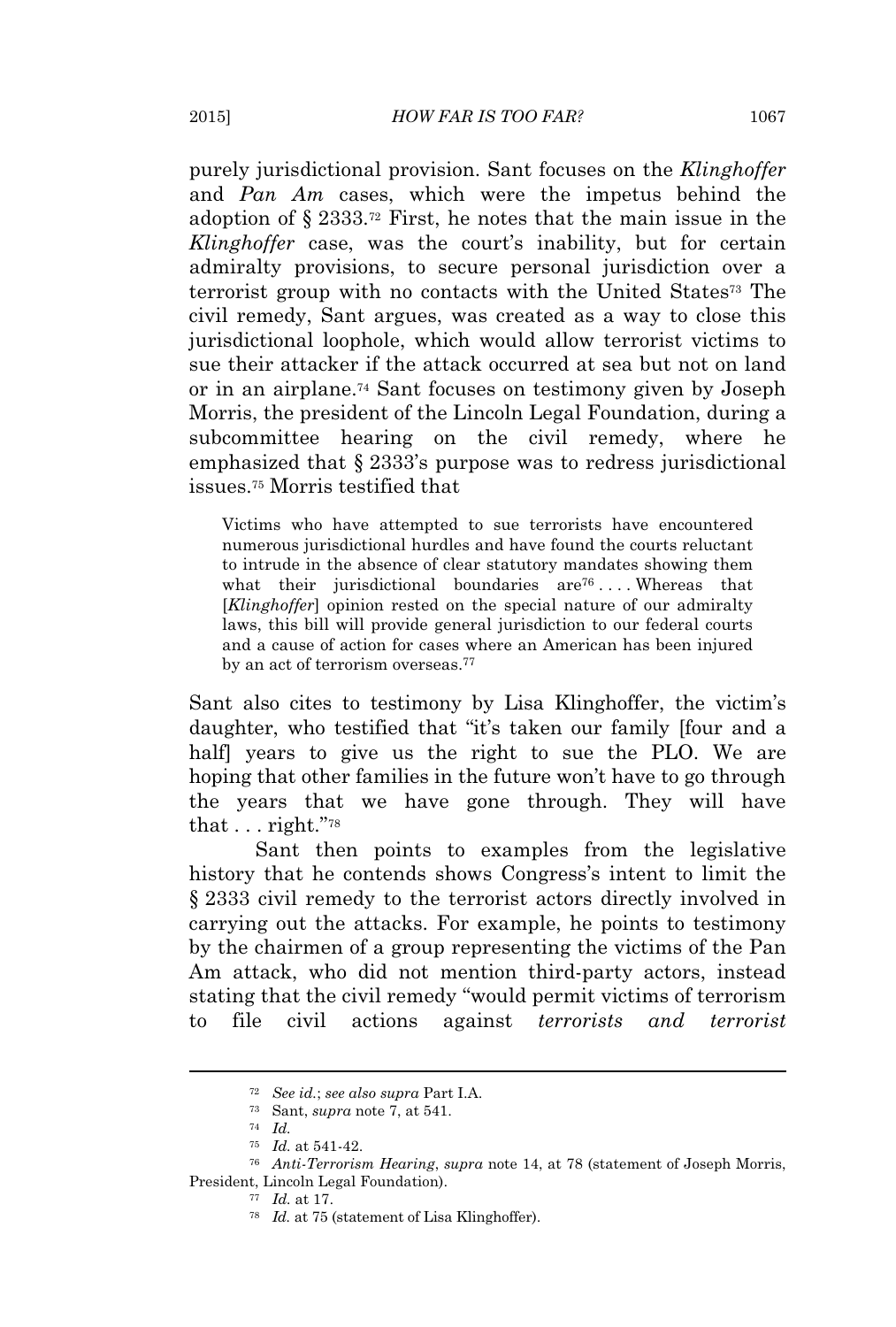*organizations*." <sup>79</sup> Sant also points out that the victims of the *Klinghoffer* and *Pan Am* cases, the cases that triggered § 2333, were able to secure monetary relief against third parties such as the airline and cruise operator, and that the families sought the civil remedy as a way to sue the actual perpetrators and either get money (if the terrorist group could be found and had assets in the United States), or, more likely, some sort of moral vindication or sense of justice.<sup>80</sup> As Sant notes, Lisa Klinghoffer seems to suggest as much in her testimony before Congress: "If one such as Abu Abbas [the mastermind of the attack that killed her father] or his agents can be found within our borders, he could be made to answer for his deeds."<sup>81</sup> Sant further points to statements by Senator Grassley, the sponsor of the bill, that "[T]his bill provides victims with the tools necessary to *find terrorists' assets and seize them*," which suggests he was focused on instances where a terrorist group itself may have assets in the United States.<sup>82</sup>

Sant argues there are several factors that have led judges to assume an activist role in these cases, ignoring Congressional intent and contorting the definition of international terrorism in order to include the activities of banking defendants. These include the horrendous nature of terrorist acts, the desire to punish terrorist groups, the overwhelmingly sympathetic nature of the victims, and the desire to provide victims with a financial remedy.<sup>83</sup> These sentiments are reflected in the decision of courts. Sant notes, for instance, that the *Boim II* opinion contains references to David Boim's "trademark hug and smile." He further contends that in most murder cases, judges do not make these kind of sympathyinducing references to victims, but rather only refer to victims to explain the circumstances of the death or in reference to other more factual information. Sant perceives this as evidence of judges' particular susceptibility to sympathy in these cases.<sup>84</sup>

Sant also focuses at length on a particular sentence in the *Boim III* opinion. After concluding that § 2333 does not provide for aiding and abetting liability, the court goes on to say that "an alternative and more promising ground for bringing donors . . . within the grasp of section 2333" would be

<sup>79</sup> Sant, *supra* note 7, at 544 (emphasis in original).

<sup>80</sup> *Id.* at 546.

<sup>81</sup> *Anti-Terrorism Hearing*, *supra* note 14, at 59, 62.

<sup>82</sup> Sant, *supra* note 7, at 545 (emphasis in original).

<sup>83</sup> *See id.* at 535.

<sup>84</sup> *See id.* at 536, 557.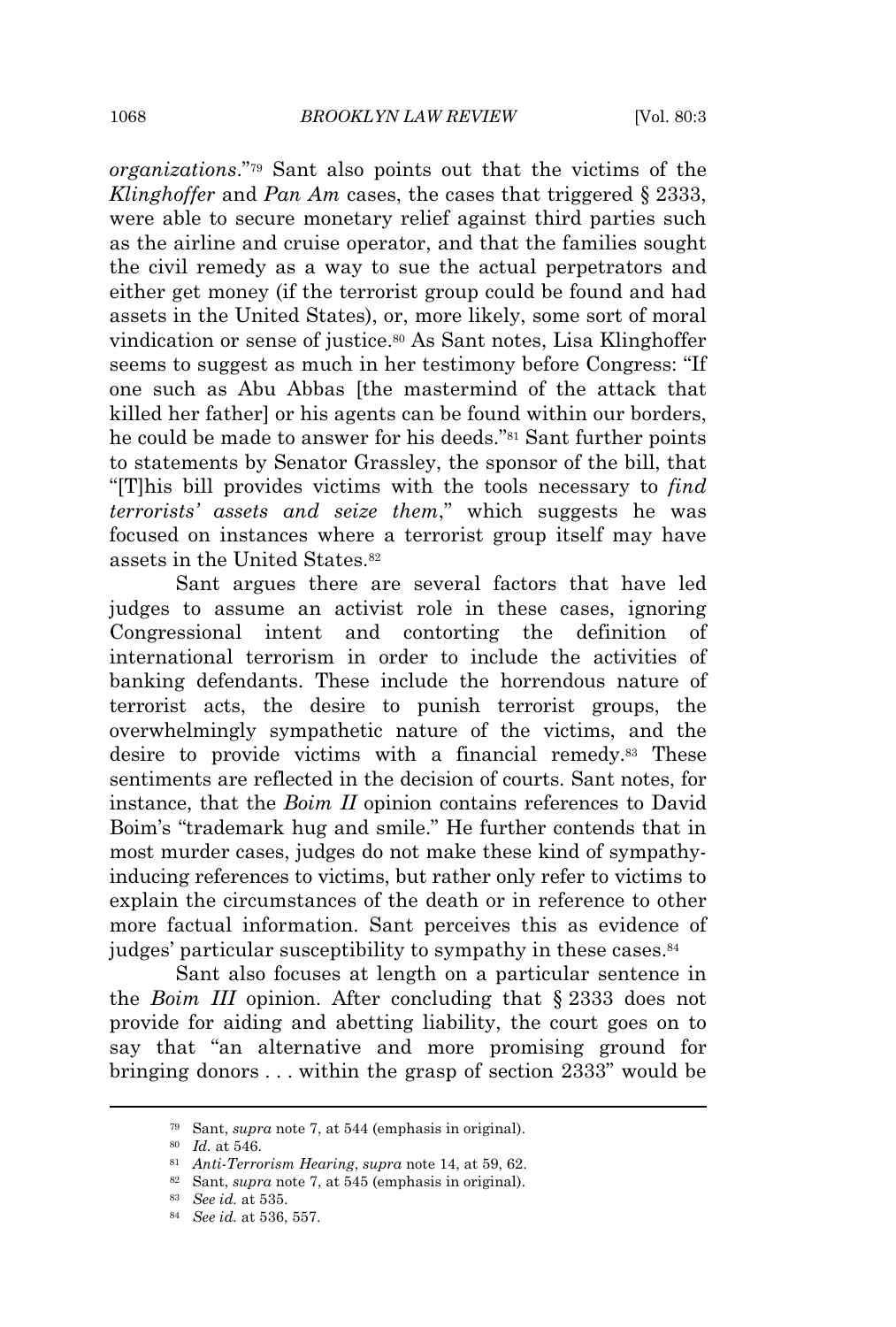the primary liability through incorporation theory.<sup>85</sup> Sant calls this "a remarkable and seemingly revealing passage," suggesting that the "more promising" language shows that "the court may have been searching for a means of reaching a predetermined result." <sup>86</sup> As Sant notes, the dissent in *Boim III* also quotes this language. $87$  The dissent begins its opinion by noting that, "[t]he murder of David Boim was an unspeakably brutal and senseless act, and I can only imagine the pain it has caused his parents." The dissent goes on to describe terrorism as a "scourge" before qualifying that, "it is [the court's] responsibility to ask whether [terrorism] presents so unique a threat as to justify the abandonment of" the causation requirement and to justify the other deficiencies in the majority opinion.<sup>88</sup>

#### II. APPROACHES FOLLOWING THE *BOIM* DECISIONS

Bolstered by the ruling in *Boim I*, § 2333 became the basis for a number of new lawsuits, primarily aimed at financial institutions with alleged ties to terrorist groups. While some courts adopted, and even expanded, the *Boim I* approach, other courts pushed back.

#### *A. Courts Embracing the* Boim I *Approach*

In 2004, two years after *Boim I*, the families of several Americans killed in a purported Hamas terrorist attack in Israel in 2000 brought suit in New York against Arab Bank P.L.C.<sup>89</sup> Arab Bank is one of the largest financial institutions in the Middle East.<sup>90</sup> It is headquartered in Jordan and does business all over the world.<sup>91</sup> According to the plaintiffs in *Linde v. Arab Bank P.L.C.*, Arab Bank maintained accounts for several groups and individuals it knew were fronts for Hamas, and that Hamas utilized these accounts to fund its terrorist activities.<sup>92</sup> The plaintiffs further alleged that Arab Bank was the administrator of a "universal death and dismemberment

<sup>85</sup> Boim v. Holy Land Found. for Relief & Dev. (*Boim III*), 549 F.3d 685, 690 (7th Cir. 2008).

<sup>86</sup> Sant, *supra* note 7.

<sup>87</sup> *Id.*

<sup>88</sup> *Boim III*, 549 F.3d at 705 (Rovner, J., concurring in part and dissenting in part).

<sup>89</sup> Linde v. Arab Bank, 384 F. Supp. 2d 571, 575-76 (E.D.N.Y. 2005).

<sup>90</sup> Arab Bank, *Our Profile* (2013), http://www.arabbank.com/en/profile. aspx?CSRT=2366691262021416800.

<sup>91</sup> *Id.*

<sup>92</sup> *Linde*, 384 F. Supp. 2d at 578.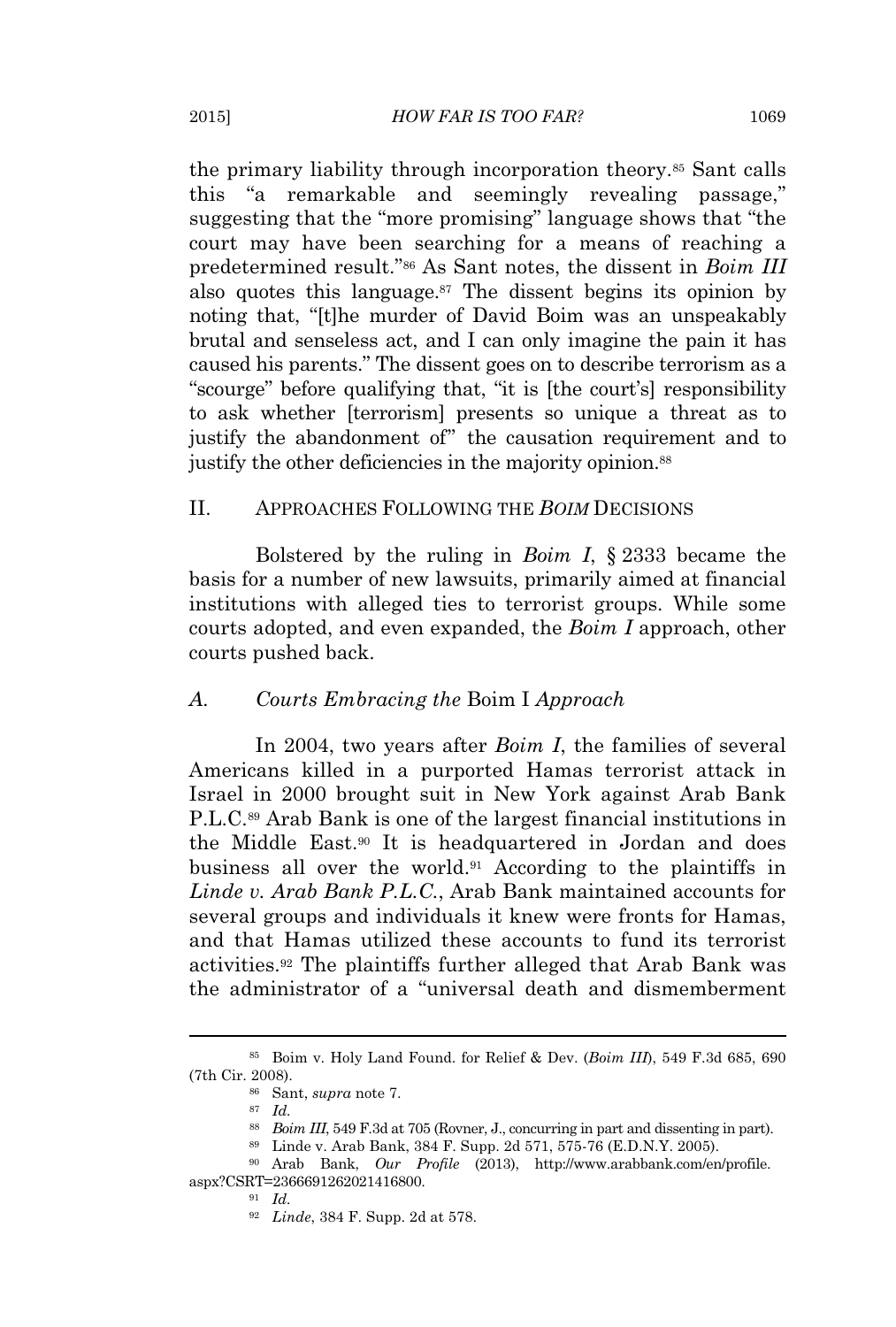plan," through which families of Hamas agents killed or injured received a cash payment.<sup>93</sup> According to the plaintiffs, Hamas provided the bank with a list of eligible individuals, who then provided the bank with the necessary certificates and received payment.<sup>94</sup> The plaintiffs alleged that the maintenance of accounts and the handling of the payment plan facilitated and encouraged Hamas's terrorist activity, and they sought to hold them secondarily liable for the victims' injuries, relying on *Boim I*. <sup>95</sup> The district court, in denying Arab Bank's motion to dismiss, relied on the language and reasoning of *Boim I*, concluding that  $\S 2333$  allows for aiding and abetting liability.<sup>96</sup> The court further held that § 2333 allows for civil conspiracy liability, which was never addressed in *Boim I*. The court reasoned that the criminal portions of the act included conspiracy liability, and that there was no reason not to extend this to the civil remedy as well.<sup>97</sup> The court went on to conclude that plaintiffs' allegations established a claim under either an aiding and abetting theory or a conspiracy theory, and that, were they to prove at trial that the victims were killed by terrorists who were enrolled in the benefit plan, such proof would be sufficient to prevail on either theory.<sup>98</sup>

Other courts similarly embraced the *Boim I* secondary liability holding. In *Wutz v. Islamic Republic of Iran*, a victim of an attack by a Palestinian terrorist group sued the Bank of China in the D.C. District Court, alleging that the Bank made several wire transfers to the Palestinian group through its leadership in Iran.<sup>99</sup> Relying on the aiding and abetting liability theory for the reasons set forth in *Boim I*, the court held that the plaintiffs pled sufficient facts to state an aiding and abetting claim against Bank of China. The court pointed to the allegations that the Palestinian terrorist group carried out the attacks that injured plaintiff, and that the Bank knowingly provided them with material assistance.<sup>100</sup>

Similarly, in 2010, the District Court for the Southern District of Florida recognized both the aiding and abetting theory and conspiracy liability theory under § 2333. *In Re Chiquita Brands Intern, Inc., Alien Tort Statute and*

<sup>93</sup> *Id.* at 577.

<sup>94</sup> *Id.*

<sup>95</sup> *Id.* at 577, 582-83.

<sup>96</sup> *Id.* at 583.

<sup>97</sup> *Id.*

<sup>98</sup> *Id.* at 585.

<sup>99</sup> Wultz v. Islamic Republic of Iran, 755 F. Supp. 2d 1, 18 (D.D.C. 2010).

<sup>100</sup> *Id.* at 54-57.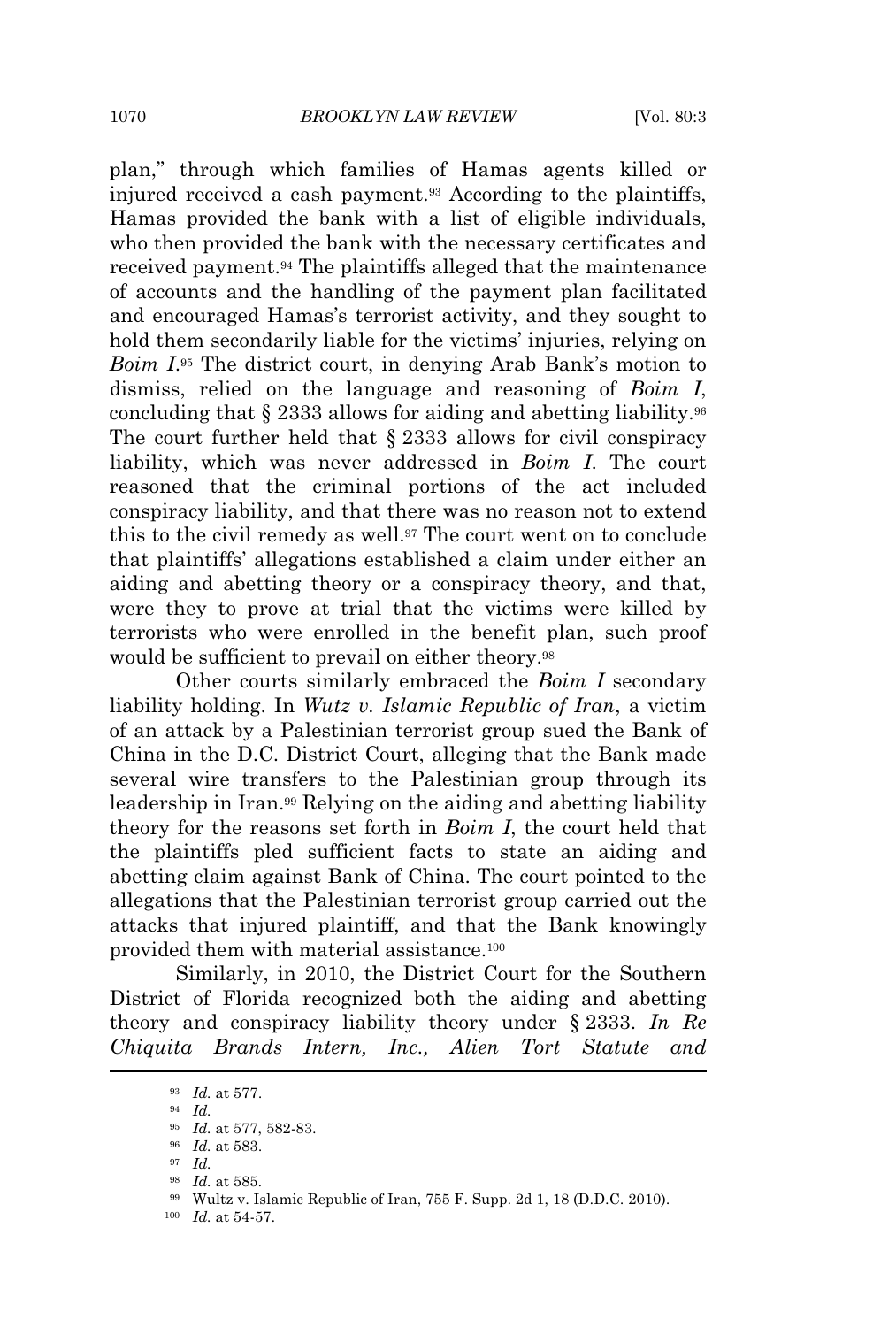*Shareholder Derivative Litigation* involved five missionaries who were kidnapped in 1993 and 1994 and eventually killed by a Columbian terrorist group, Fuerzas Armadas Revolucionarias de Colombia (FARC).<sup>101</sup> Chiquita, an Ohio-based company engaged in the production and distribution of bananas, made numerous secret payments and smuggled weapons to FARC from 1989 through 1997.<sup>102</sup> Chiquita pled guilty in 2007 to numerous violations of the criminal terrorism provisions.<sup>103</sup> Following this guilty plea, families of the five victims brought suit against Chiquita under both primary and secondary liability theories.<sup>104</sup> The court concluded that the plaintiffs pled sufficient facts to establish a claim under the *Halberstam* test for aiding and abetting liability,<sup>105</sup> holding that Chiquita's alleged monetary donations and weapons smuggling qualified as "substantial assistance." <sup>106</sup> Further, the court recognized civil conspiracy liability under § 2333, and held that the plaintiffs' allegations stated a conspiracy claim as there were sufficient allegations as to a common scheme between the two organizations.<sup>107</sup>

#### *B. Pushing Back against Secondary Liability*

In 2012, another Hamas victim brought a claim against Arab Bank in the Eastern District of New York.<sup>108</sup> Mati Gill, a dual American-Israeli citizen, was injured by a bullet fired from the Gaza Strip, in an incident for which Hamas took credit.<sup>109</sup> He brought suit against Arab Bank, asserting claims under a variety of statutes, including primary and secondary liability under § 2333.<sup>110</sup> The court first concluded that § 2333 does not allow for civil aiding and abetting liability, relying on the rule set out by the Supreme Court in *Central Bank*. <sup>111</sup> The court rejected the *Boim I* reasoning that § 2333 was distinguishable from the statute in Central Bank because it involved an express cause of action and because Congress intended to expand liability beyond primary actors in the terrorism context.<sup>112</sup> The

<sup>101</sup> *In re* Chiquita Brands Int'l, 690 F. Supp. 2d 1296, 1301-02 (S.D. Fla. 2010).

<sup>102</sup> *Id.* at 1302-03.

<sup>103</sup> *Id.* at 1303.

<sup>104</sup> *Id.* at 1309.

<sup>105</sup> *Id.* at 1310; *see also supra* Part I.B.

<sup>106</sup> *Chiquita*, 690 F. Supp. 2d at 1310-11.

<sup>107</sup> *Id.* at 1311.

<sup>108</sup> Gill v. Arab Bank PLC., 893 F. Supp. 2d 474, 479 (E.D.N.Y. 2012).

<sup>109</sup> *Id.*

<sup>110</sup> *Id.* at 479-80.

<sup>111</sup> *Id.* at 481.

<sup>112</sup> *Id.* at 499-500.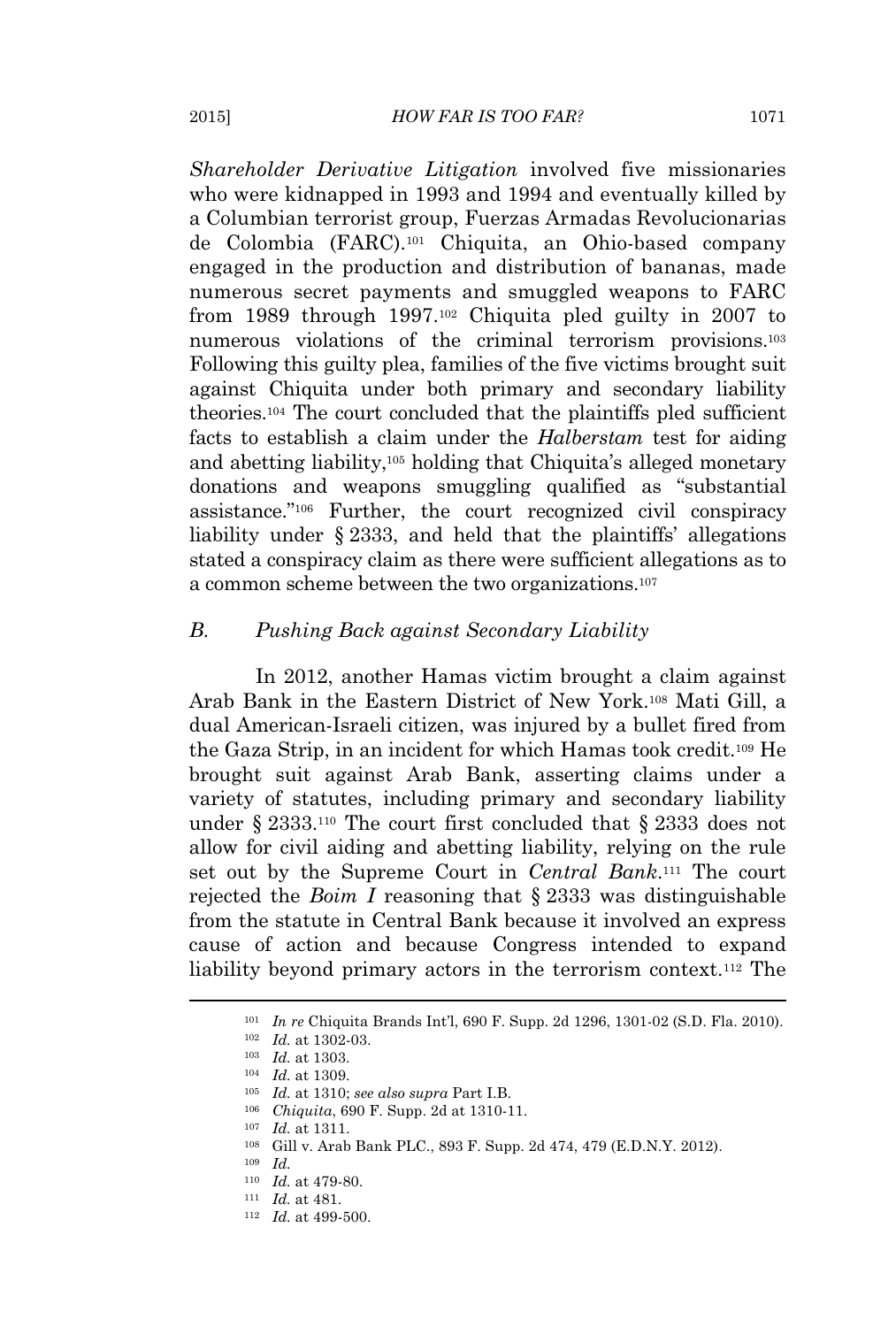court concluded that *Central Bank* was not intended to be limited to implied rights of action, and that the issue of whether Congress intended to extend liability to secondary actors is irrelevant in light of the *Central Bank* rule, since Congress did not explicitly make such a distinction in the statute.<sup>113</sup> However, the court recognized the primary liability through incorporation theory described in *Boim I*.  $I<sub>114</sub>$ Additionally, the court set out the specific elements a plaintiff would need to prove to succeed on such a claim. According to the court, the primary liability through an incorporation claim had three elements: wrongful act, mental state, and causation.<sup>115</sup> That is, first, the plaintiff must show that the defendant violated the acts and satisfied the mental state described in the specific material support criminal provision.<sup>116</sup> Second, the plaintiff must show that the defendant's actions proximately caused his or her injuries.<sup>117</sup>

The Second Circuit eventually weighed in, agreeing with the Eastern District that § 2333 did not allow aiding and abetting liability but did allow for primary liability for material supporters through incorporation. In *Rothstein v. UBS AG*, the plaintiffs, injured in a series of rocket attacks in Israel, allegedly carried out by Hamas and Hezbollah, sued UBS, a Swiss bank with offices throughout the U.S.<sup>118</sup> According to plaintiffs, UBS provided financial services and other forms of support to Iran, which in turn provided various forms of material support, including large amounts of money, to Hamas and Hezbollah.<sup>119</sup> Through this alleged chain of support, the plaintiffs sought to hold UBS primarily and secondarily liable under § 2333 for their injuries.<sup>120</sup> In affirming the district court's decision to grant defendant's motion to dismiss, the Second Circuit first held that § 2333 does not allow for aiding and abetting liability in light of the *Central Bank* holding.<sup>121</sup> The court then went on to recognize the primary liability through incorporation theory but affirmed the dismissal nonetheless because the plaintiffs had failed to plead sufficient facts, specifically as to the

<sup>113</sup> *Id.*

<sup>114</sup> *Id.* at 502.

<sup>115</sup> *Id.*

<sup>116</sup> *Id.* <sup>117</sup> *Id.*

<sup>118</sup> Rothstein v. UBS AG, 708 F.3d 82, 84-85, 87 (2d Cir. 2013).

<sup>119</sup> *Id.* at 84-85.

<sup>120</sup> *Id.* at 88.

<sup>121</sup> *Id.* at 97.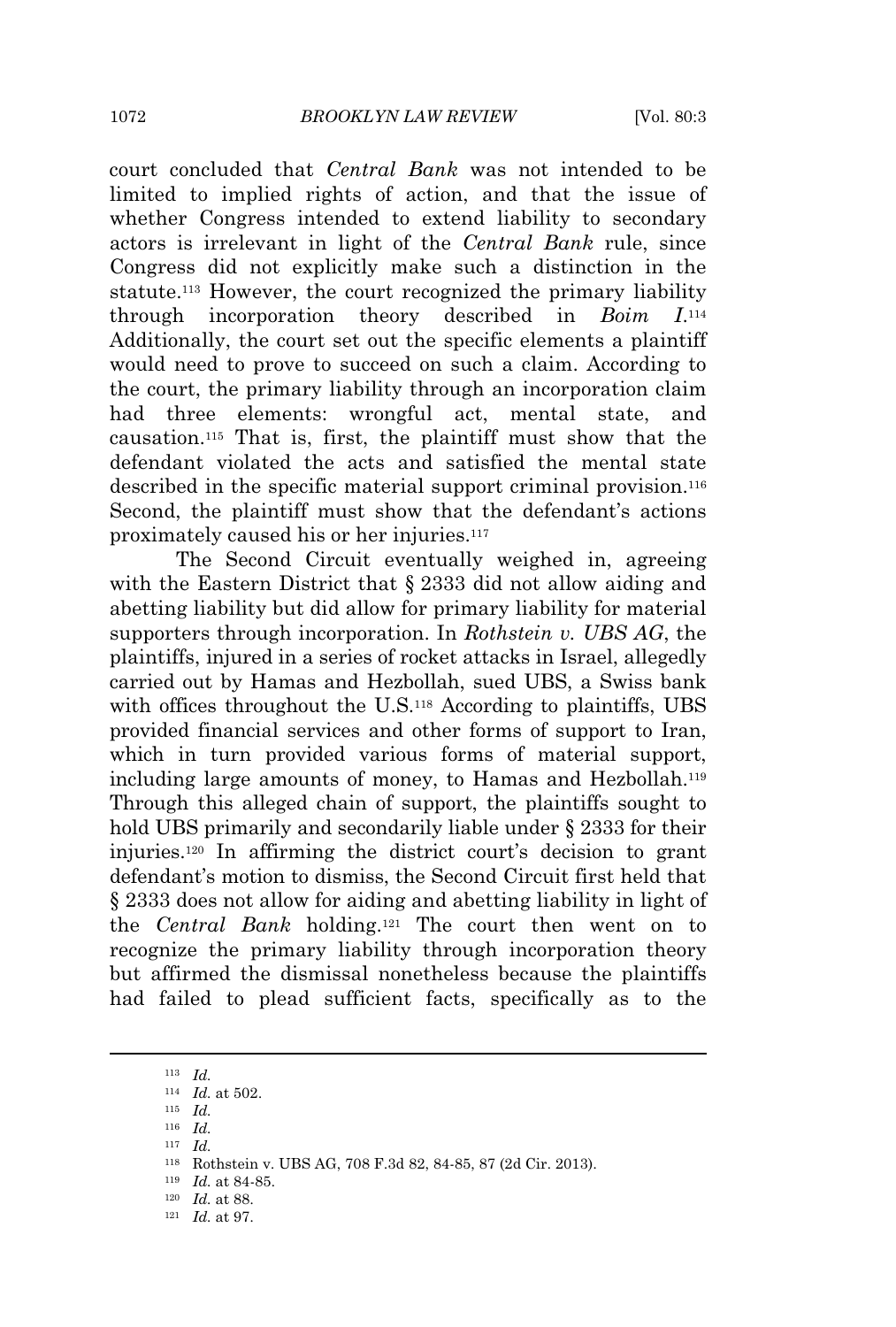connection between Iran and the terrorist groups, to plausibly show that UBS proximately caused their injuries.<sup>122</sup>

As demonstrated above, courts and scholars have taken § 2333 to two extremes. On the one end is Geoffrey Sant, who contends that civil actions should be limited to those directly involved in carrying out the terrorist attack that caused a particular plaintiff's injuries. On the other end is *Boim III*, which would conceivably attach civil liability to anyone who knowingly or even recklessly provided money, services, encouragement, or other support to the terrorist group responsible for the plaintiff's injuries. The proper approach to these contending positions lies somewhere in between.

III. LEGISLATIVE HISTORY, PLAIN LANGUAGE, AND POLICY SUPPORT EXTENDING LIABILITY BEYOND THOSE DIRECTLY INVOLVED IN THE ATTACK

#### *A. Legislative History*

The legislative history of § 2333 indicates that Congress intended the provision to be read broadly. The language of the statute was left intentionally broad, and it was passed as part of Congress's effort to expand the scope of its fight against terrorism and provide victims with a remedy.

A 1992 report from the House Judiciary Committee regarding the adoption of § 2333 notes that, "The recent case of the Klinghoffer family is an example of this gap in our efforts to develop a *comprehensive* legal response to international terrorism." <sup>123</sup> The *Klinghoffer* case involved a family left without a legal remedy and a group of individuals that were not held accountable for their actions due to jurisdictional limitations. In emphasizing its desire for § 2333 to be a *comprehensive* response to this gap, Congress indicates its intent for § 2333 to be read as broadly as possible as a way to eliminate the previous inequities.

The Senate Judiciary Committee Report also highlights the expansive nature of the legislation. It notes that,

[Section 2333] would allow the law to catch up with contemporary reality by providing victims of terrorism with a remedy for a wrong that, by its nature, falls outside the usual jurisdictional categories of wrongs that national legal systems have traditionally addressed. By

<sup>122</sup> *Id.*

<sup>123</sup> H.R. REP. 102-1040, at 5 (1992) (emphasis added).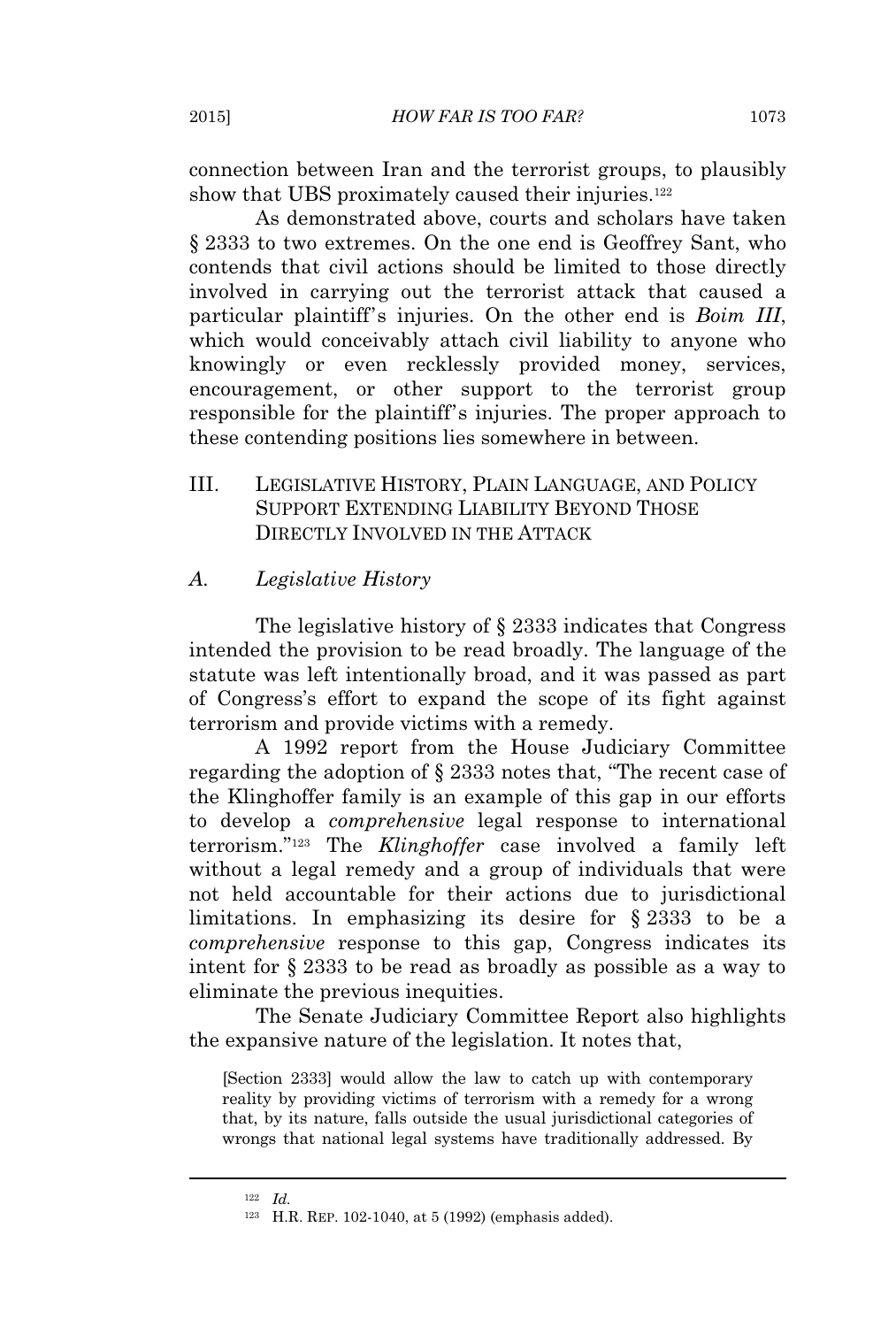its provisions for compensatory damages, tremble [sic] damages, and the imposition of liability at any point along the causal chain of terrorism, it would interrupt, or at least imperil, the flow of money.<sup>124</sup>

This passage reflects the evolving understanding in the fight against terrorism. Terrorist groups, unlike other bad actors, are virtually impossible to attack directly through the courts. Instead, these groups can be significantly deterred by securing judgments against the entities that provide them money and supplies. In recognizing that § 2333 was a key part of this new fight against terrorism, Congress clearly intended the statute would extend to these financial supporters of terrorism.

Further Congressional testimony provides additional insight into the broad and comprehensive intent of the legislators. In introducing the bill in 1991, Senator Charles Grassley noted that,

[The Anti-Terrorism Act (ATA) civil remedy] empowers victims with all the weapons available in civil litigation, including: Subpoenas for financial records, banking information, and shipping receipts—this bill provides victims with the tools necessary to find terrorists' assets and seize them. The ATA accords victims of terrorism the remedies of American tort law, including treble damages and attorney's fees.<sup>125</sup>

Later, he stated that, "[o]ur resolve to fight terrorism and equip victims with civil remedies for terrorist acts is as strong as ever." <sup>126</sup> Moreover, in a subsequent hearing on the bill in 1992, Senator Grassley stated, "While this bill will not permit civil actions against sovereign leaders, *it will allow the victims to pursue renegade terrorist organization and their leaders, and go after the resource that keeps them in business—their money*." 127

Moreover, at a hearing on an earlier version of the ATA civil remedy, Joseph Morris, a former Department of Justice attorney testified that,

I think that the bill as drafted is powerfully broad, and its intention, as I read it, is to bring focus on the problem of terrorism and, reaching behind the terrorist actors to those who fund and guide and harbor them, bring all of the substantive law of the American tort law system.<sup>128</sup>

Finally, the specific order in which the material support provisions were adopted shows Congress's evolving and

<sup>124</sup> S. REP. NO.102-342, at 22 (1992).

<sup>125</sup> 137 CONG. REC. S4511-04, 1991 WL 56141, at \*1 (daily ed. Apr. 16, 1991).

<sup>126</sup> *Id.* at 2.

<sup>127</sup> Gill v. Arab Bank PLC., 893 F. Supp. 2d 474, 496 (E.D.N.Y. 2012).

<sup>128</sup> *Anti-Terrorism Hearing*, *supra* note 14, at 136 (statement of Joseph A. Morris).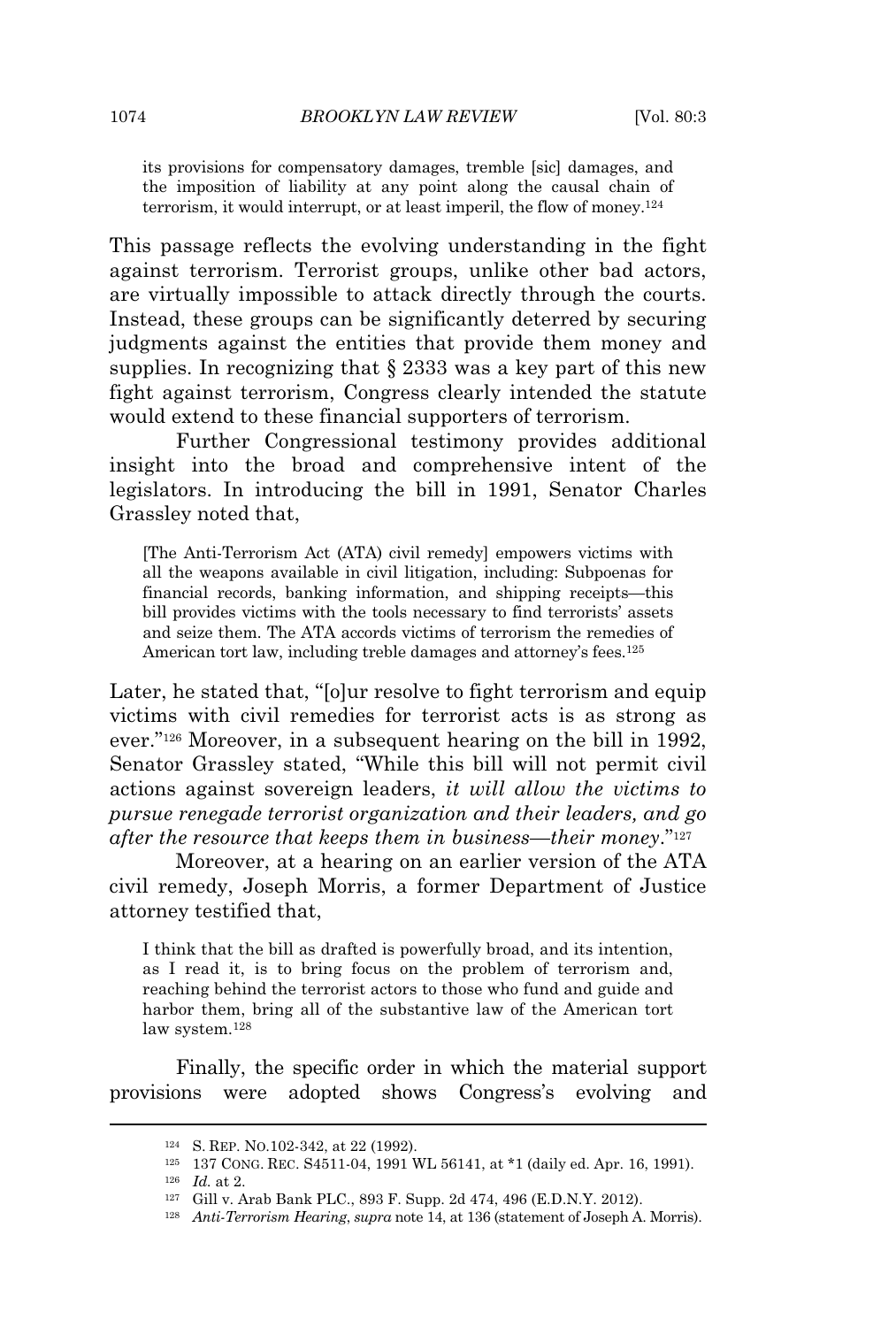expanding sense of how to pursue terrorist groups. In 1994, 18 U.S.C. § 2339A was passed, which criminalizes providing money or other support to a terrorist group with the intention that the support be used to further the terrorist activity.<sup>129</sup> Section 2339B followed in 1996 as a way to close the loophole created by 2339A; it targeted individuals who give money to terrorist groups under the guise of a charitable donation.<sup>130</sup> This section criminalized material support to terrorist groups regardless of whether the person intended that the support would be used to facilitate terrorist activity.<sup>131</sup> Finally, 18 U.S.C. § 2339C, passed in 2006, extends liability beyond donating money to the mere furnishing of financial services.<sup>132</sup> Together, these statutes show an evolving understanding of how best to target and dismantle terrorist groups and a continually expanding commitment to pursue terrorist groups at all possible levels. The civil remedy should be read in the context of Congress's ever-evolving and ever-expanding position regarding terrorist organizations.

Sant argues that the legislative history shows that Congress intended the civil remedy to be a largely symbolic provision that would only come into play on the rare occasion when a terrorist group had attachable assets in the United States.<sup>133</sup> However, as noted above, the statute is broad by design and should be read in the context of current understanding. The individuals Sant quotes may not have thought it practicable or possible to identify the source of money behind terrorist groups and may have believed that a symbolic defeat of a terrorist group would have a significant impact. As recent years have shown, and as Congress's subsequent actions have revealed, the current understanding is that the most effective, and possibly the only, way to go after terrorist groups is by attacking the source of their funding.

#### *B. Statutory Language*

The plain language of the statute further supports an expansive view that includes financial institutions.

<sup>129</sup> 18 U.S.C. § 2339A (2012).

<sup>130</sup> *Id.* § 2339B.

<sup>131</sup> *Id.*

<sup>132</sup> *Id.* § 2339C.

<sup>133</sup> *See* Sant, *supra* note 7, at 540-43.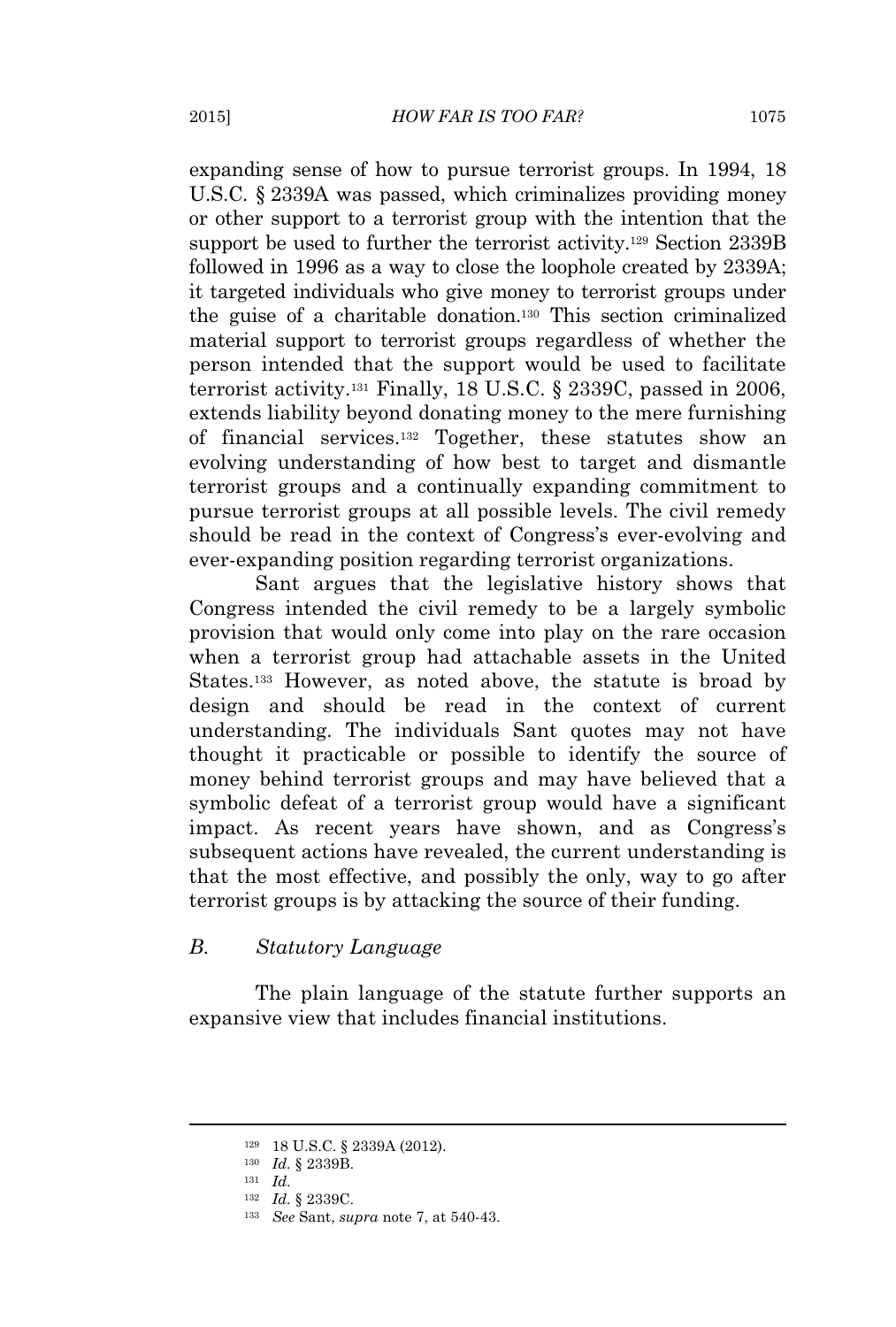# 1. "International Terrorism"

One of Sant's principal arguments is that Congress could not have intended to extend liability to financiers because the term "international terrorism," defined as activities that "involve violent acts or acts dangerous to human life," does not include donating money or providing financial services.<sup>134</sup> As argued in *Boim III*, giving money to a known terrorist group is an act dangerous to human life in the same way as giving a gun to a child.<sup>135</sup> Notably, the definition of international terrorism does not include a requirement that the conduct be intentional or even knowing.<sup>136</sup> *Boim III* and the courts that have followed its course have all concluded that negligent conduct will not satisfy the statute, as treble damages are generally not available for mere negligence.<sup>137</sup> However, if recklessness is sufficient, as *Boim III* and others have advocated, the knowing provision of support to a terrorist group such as Hamas clearly qualifies.

The Restatement of Torts defines recklessness as engaging in an activity "knowing or having reason to know of facts which would lead a reasonable man to realize, not only that his conduct creates an unreasonable risk of physical harm to another, but also that such risk is substantially greater than that which is necessary to make his conduct negligent." 138 Further, in contrasting recklessness from negligence, the Restatement explains:

"[N]egligence" excludes conduct which the actor does or should realize as involving a risk to others which is not merely in excess of its utility, but which is out of all proportion thereto and is therefore "recklessly disregardful of the interests of others." As the disproportion between risk and utility increases, there enters into the actor's conduct a degree of culpability which approaches and finally becomes indistinguishable from that which is shown by conduct intended to invade similar interests. Therefore, where this disproportion is great, there is a marked tendency to give the conduct a legal effect closely analogous to that given conduct which is intended to cause the resulting harm.<sup>139</sup>

This language generally tracks the language in the international terrorism definition, and indicates a level of culpability that is consistent with a punitive, treble damages

<sup>134</sup> *Id.* at 537.

<sup>135</sup> *See supra* Part I.C.

<sup>136</sup> *See* 18 U.S.C. § 2331.

<sup>137</sup> *See* Gill v. Arab Bank PLC., 893 F. Supp. 2d 474, 497 (E.D.N.Y. 2012).

<sup>138</sup> RESTATEMENT (SECOND) OF TORTS § 500 (1965).

<sup>139</sup> *Id.* § 282.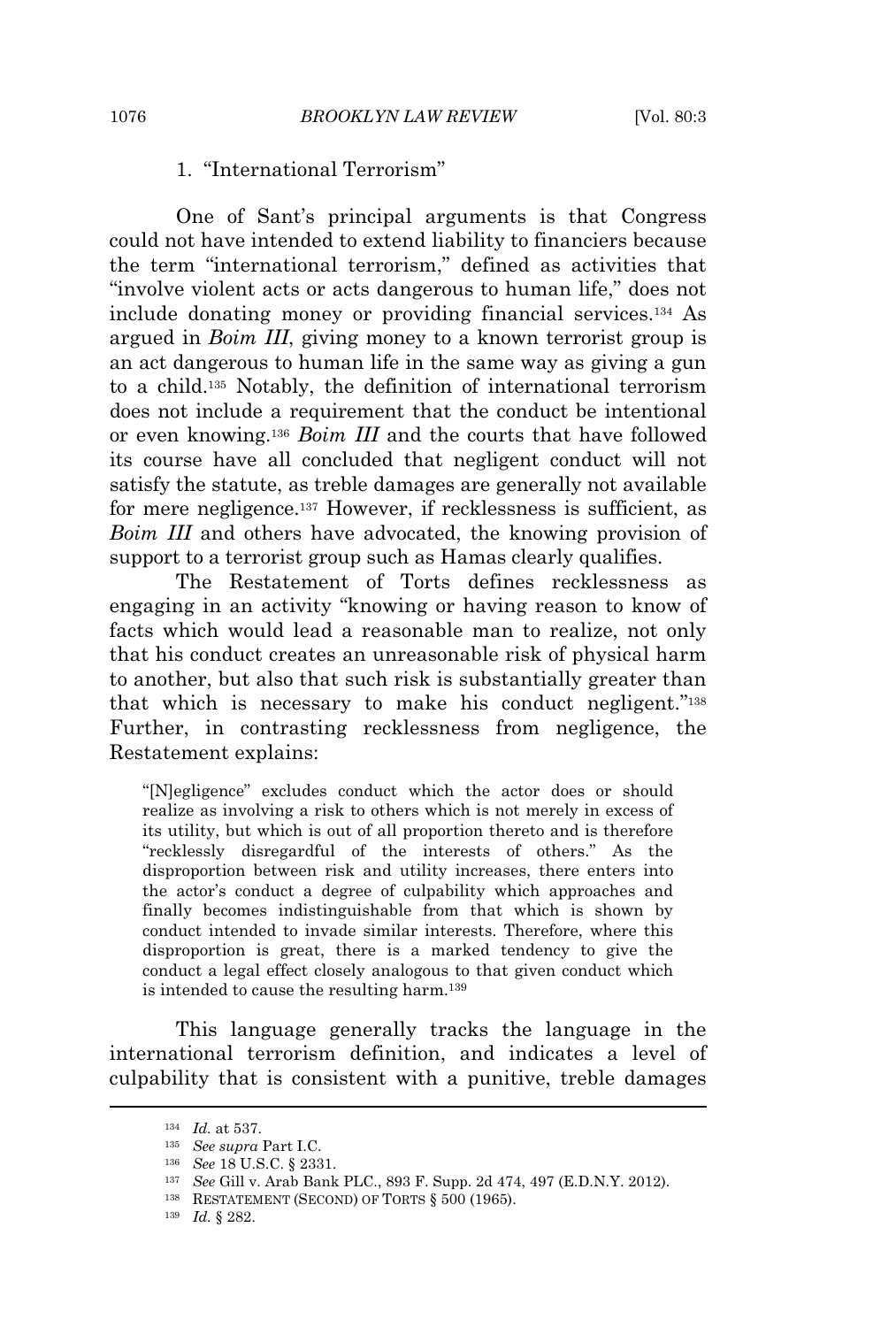civil remedy. Further, it is clear that knowingly providing support to a terrorist group satisfies this requirement. Though the utility of providing support to a terrorist group, assuming the group also engages in positive, humanitarian efforts, could conceivably be relatively high, the magnitude of risk is still sufficiently exorbitant to qualify as reckless. Magnitude of risk involves both probability and scope of potential harm.<sup>140</sup> For a group such as Hamas, which has engaged in numerous attacks over a long period and has expressly stated a desire to eradicate an entire group of people,<sup>141</sup> the probability that the group will use the support to facilitate an attack that will injure people like David in *Boim I* is very high, at least as great as the probability that a child provided with a loaded gun will cause harm to himself or another. Further, the scope of potential harm is astronomical, as Hamas and other terrorist groups generally target areas with large groups of victims to ensure maximum impact.<sup>142</sup>

That Congress viewed the provision of support to terrorist groups as an "act dangerous to human life" is further supported by the fact that Congress later criminalized this very activity, alongside other activities, such as hijacking an airplane, that are traditionally thought to be acts dangerous to human life.<sup>143</sup> Moreover, the fact that the statute specifically says "involve violent acts" rather than just "violent acts," suggesting that Congress intended to expand liability to acts that, while not inherently violent, contribute to the overall violence of the terrorist attack.<sup>144</sup>

#### 2. Other Language

Further, other language in the statute supports an expansive view. The fact that Congress created a civil cause of action without expressly stating the elements of such a cause of action suggests that they intended for the claim to include the general elements and principles of tort liability.<sup>145</sup>

<sup>140</sup> *Id.*

<sup>141</sup> *See* Boim v. Holy Land Found. for Relief & Dev. (*Boim III*), 549 F.3d 685, 694 (7th Cir. 2008) (describing Hamas as "gunning for Israelis").

<sup>142</sup> *See Gill*, 893 F. Supp. 2d at 485.

<sup>143</sup> 18 U.S.C. § 2331(1)(A) (2012).

<sup>144</sup> *Id.*; *Gill*, 893 F. Supp. 2d at 482 (quoting from Section 2331 and emphasizing the statute's use of the word "involve").

<sup>145</sup> *See Gill*, 893 F. Supp. at 522.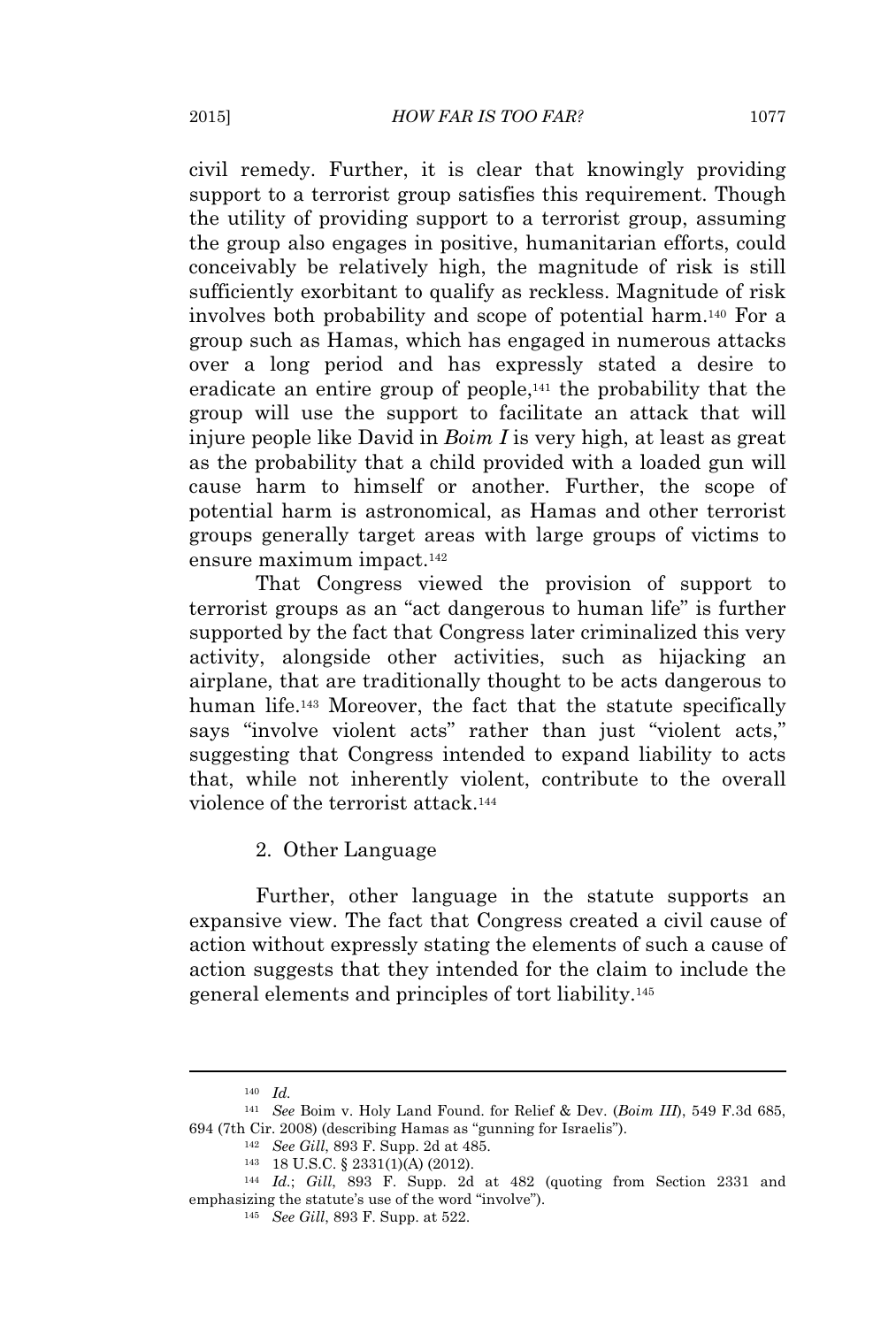Further, the House report contains sections on limitations to the civil cause of action.<sup>146</sup> One such express limitation is that a plaintiff may not bring suit, or may be limited in discovery if the Attorney General determines it will impair a corresponding criminal action.<sup>147</sup> Another is that a plaintiff may not sue for injuries arising out of an act of war.<sup>148</sup> There is no mention on any limitation to the class of people to which a plaintiff may sue.

#### 3. Policy

There are two primary policy justifications for providing a civil remedy to victims of terror. The first is providing the victim with justice and relief.<sup>149</sup> The second is punishing and hopefully hindering or even incapacitating terrorist groups in order to prevent future attacks.<sup>150</sup> Both of these policy goals are furthered by expanding liability beyond the principal terrorist actors to those who provide the actors with support.

The first way in which these policy goals are furthered is that given the lower standard of proof and expanded discovery, civil trials are more likely to lead to findings of liability than criminal trials.<sup>151</sup> Thus, as a general matter, the more people involved with terrorism that a victim may sue, the greater the remedy to the victim and the stronger the penalty to the terrorist. This is particularly true when dealing with banks, where the expanded discovery afforded in civil cases allows plaintiffs to get past bank secrecy laws that may pose a greater barrier in criminal cases.<sup>152</sup>

The second way these policy goals are furthered is that, terrorist groups are exceedingly hard to sue civilly, or even criminally, for a number of reasons: they are intentionally covert; they rarely have any contact in the United States; and they often have few assets, certainly not enough to satisfy a judgment following a large attack.<sup>153</sup> Thus, a potential plaintiff would face numerous obstacles, and likely an eventual dead

<sup>146</sup> H.R. REP. NO. 102-1040, at 3 (1992).

<sup>147</sup> *Id.*

<sup>148</sup> *Id.*

<sup>149</sup> *See id.* at 4.

<sup>150</sup> *See generally Anti-Terrorism Act Hearing.*

<sup>151</sup> John F. Murphy, *Civil Litigation Against Terrorists and the Sponsors of Terrorism: Problems and Prospects*, 28 REV. LITIG. 315, 315-16 (2008).

<sup>152</sup> *See* Sant, *supra* note 7, at 562.

<sup>153</sup> *Id.* at 546; *see also* Boim v. Holy Land Found. for Relief & Dev. (*Boim III*), 549 F.3d 685, 691(7th Cir. 2008)*.*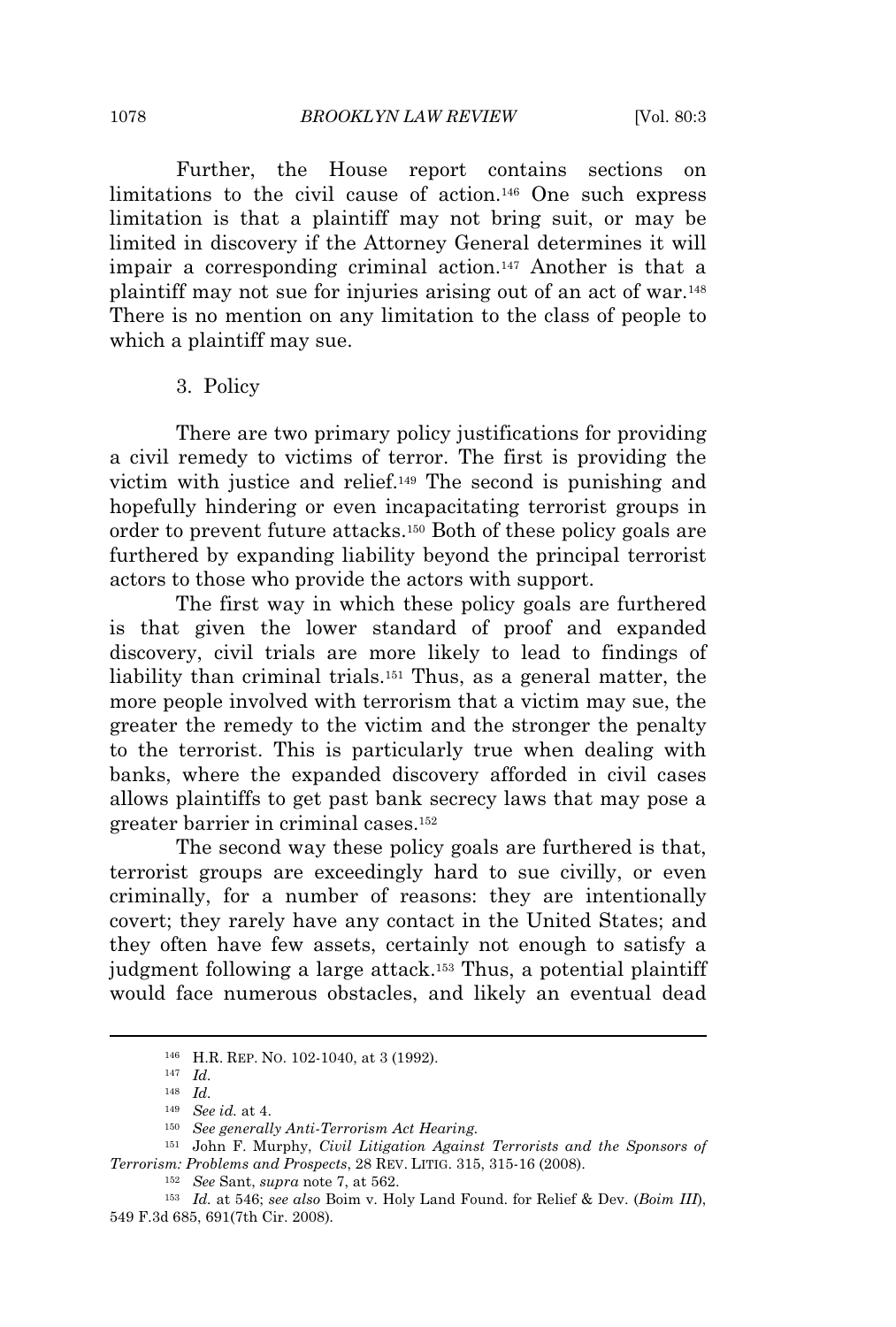end, in trying to sue a foreign terrorist group in an American court. Though § 2333 gives the courts subject matter jurisdiction, it is unlikely a plaintiff would be able to establish that a group such as a Hamas would have sufficient contacts with the United States for personal jurisdiction.<sup>154</sup> ?Even in the exceedingly rare case where a terrorist group had contacts in the U.S. and was brought to the U.S. to stand trial, it is likely the group would have only minimal attachable assets in the U.S., certainly not enough to satisfy a wrongful death action.<sup>155</sup> These issues are all illustrated in cases such as Klinghoffer and many others. The financial supporters of terrorist groups, on the other hand, are often large businesses with substantial assets and sufficient contacts in the United States to establish personal jurisdiction.<sup>156</sup>

Indeed, Sant concedes that were the civil remedy limited to the terrorist actors, suits would be rare and monetary awards almost non-existent. Though Sant contends that this was Congress's intent, it seems counterintuitive that Congress would create a remedy that actually did not provide any real remedy. Rather, it is more likely, especially in the context of the vigorous fight against terrorism, that Congress would intend that the remedy reach as far as the courts were willing to allow it, so as to most effectively achieve its twin goals of fighting terrorists and compensating victims.

# IV. PROXIMATE CAUSE IS PROPER LIMITATION ON CIVIL LIABILITY

Given the strong considerations supporting the expansion of civil liability to include supporters of terrorism, it is not surprising that most courts dealing with § 2333 have recognized the potential for claims against at least some class of material supporters.<sup>157</sup> However, even among these courts there is still wide disagreement about where to draw the line. As seen in Part I, some courts still allow claims premised on aiding and abetting liability, which has no proximate cause requirement and instead focuses on intent as the cutoff in liability.<sup>158</sup> Other

<sup>154</sup> *See* Murphy, *supra* note 151, at 323-24.

<sup>155</sup> *Id.* at 327; Sant, *supra* note 7, at 546.

<sup>156</sup> *See* Adam N. Schupack, *The Arab Israeli Conflict and Civil Litigation Against Terrorism*, 60 DUKE L.J. 207, 238 (2010).

<sup>157</sup> *See* Gill v. Arab Bank PLC., 893 F. Supp. 2d 474, 497-502 (E.D.N.Y. 2012) (discussing different courts' approaches).

<sup>158</sup> *See supra* Part I.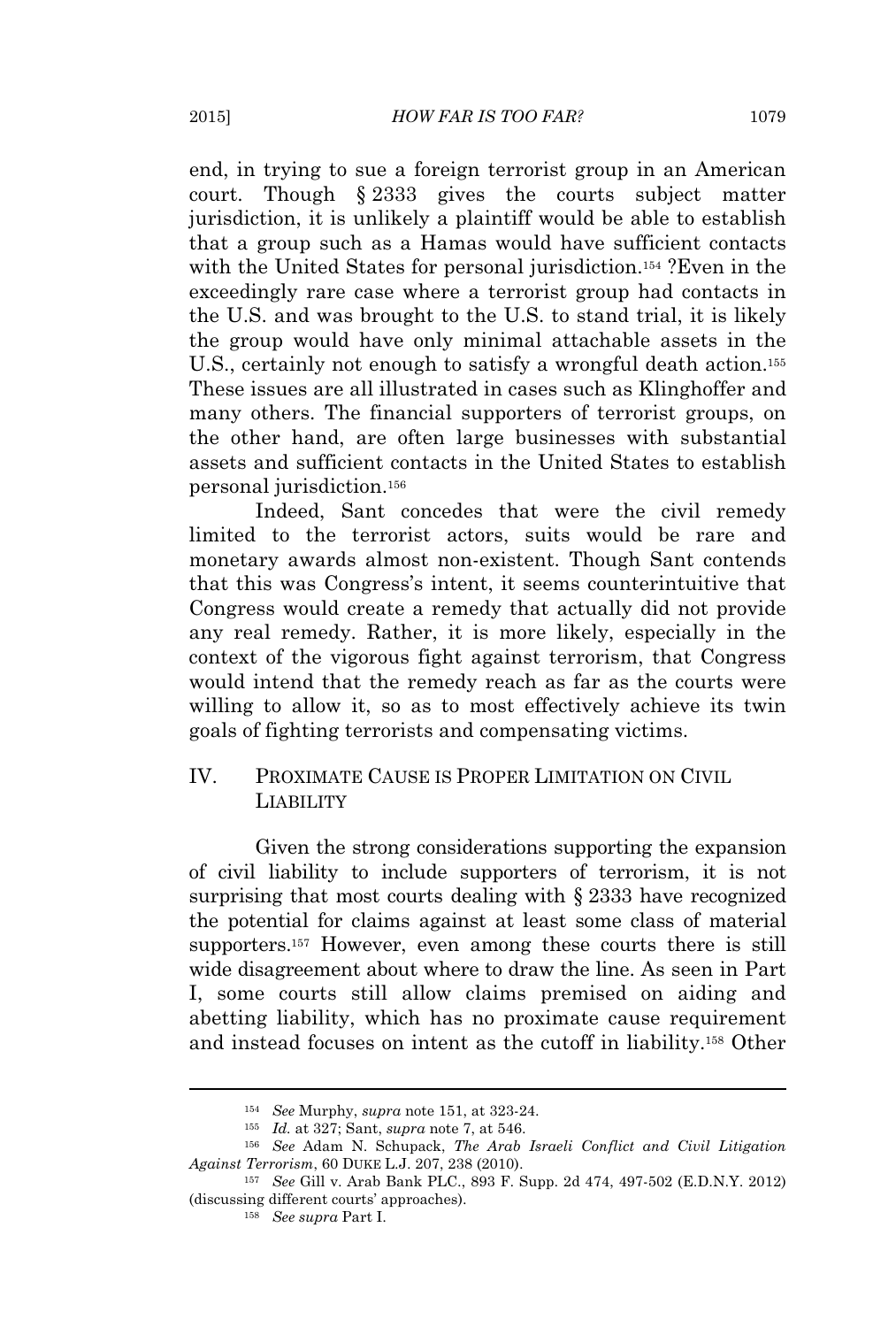courts have focused on the claims as ones of primary liability, and thus have used proximate cause, rather than intent, as the cutoff. As will be discussed below, proximate cause provides the most useful cutoff for these claims, as it not only incorporates intent but addresses the primary concerns voiced by those who worry about extending liability too far.

#### *A. Secondary Liability is Too Expansive*

Aside from the issue that secondary liability might not even be available under § 2333 due to *Central Bank*, its reliance on intent as a cutoff on liability is inadequate. The initial summary judgment ruling against HLF in *Boim I* is illustrative of the problem. After ruling that aiding and abetting liability was available and dismissing HLF's motion to dismiss, the district judge noted that under such a theory, the Boims could prevail if they proved that HLF knowingly provided material support to Hamas.<sup>159</sup> In 2001, the Treasury Department pursuant to an executive order seized HLF's assets following an investigation that revealed it had ties to Hamas.<sup>160</sup> HLF challenged its designation as a terrorist group in federal court, and the decision was upheld by a district court and affirmed by the D.C. Circuit in 2003.<sup>161</sup> The D.C. Circuit recounted the district courts summary of the administrative record, which described HLF's ties to Hamas in general terms, such as "HLF has had financial connections to Hamas since its creation in 1989," and "FBI informants reliably reported that HLF funds Hamas." <sup>162</sup> The Boims then moved for summary judgment against HLF, arguing that through collateral estoppel, there was no issue of material fact as to one required element, namely that HLF knowingly provided material support to Hamas.<sup>163</sup> The district court agreed and granted summary judgment.<sup>164</sup>

The district court never even addressed the connection between HLF's alleged monetary donations and the attack that killed David Boim. David Boim was killed in 1996. The Treasury Departments report explains only that HLF had economic ties to Hamas as far back as 1989. It does not detail any specific

<sup>159</sup> Boim v. Quranic Literacy Inst. (*Boim I*), 291 F.3d 1000, 1015 (7th Cir. 2002).

<sup>160</sup> Boim v. Holy Land Found. for Relief & Dev. (*Boim III*), 549 F.3d 685, 701 (7th Cir. 2008)*.*

<sup>161</sup> *Id.*

<sup>162</sup> Boim v. Quranic Literacy Inst., 340 F. Supp. 2d 885, 902 (N.D. Ill. 2004).

<sup>163</sup> *Id.*

<sup>164</sup> *Boim III*, 549 F.3d at 705.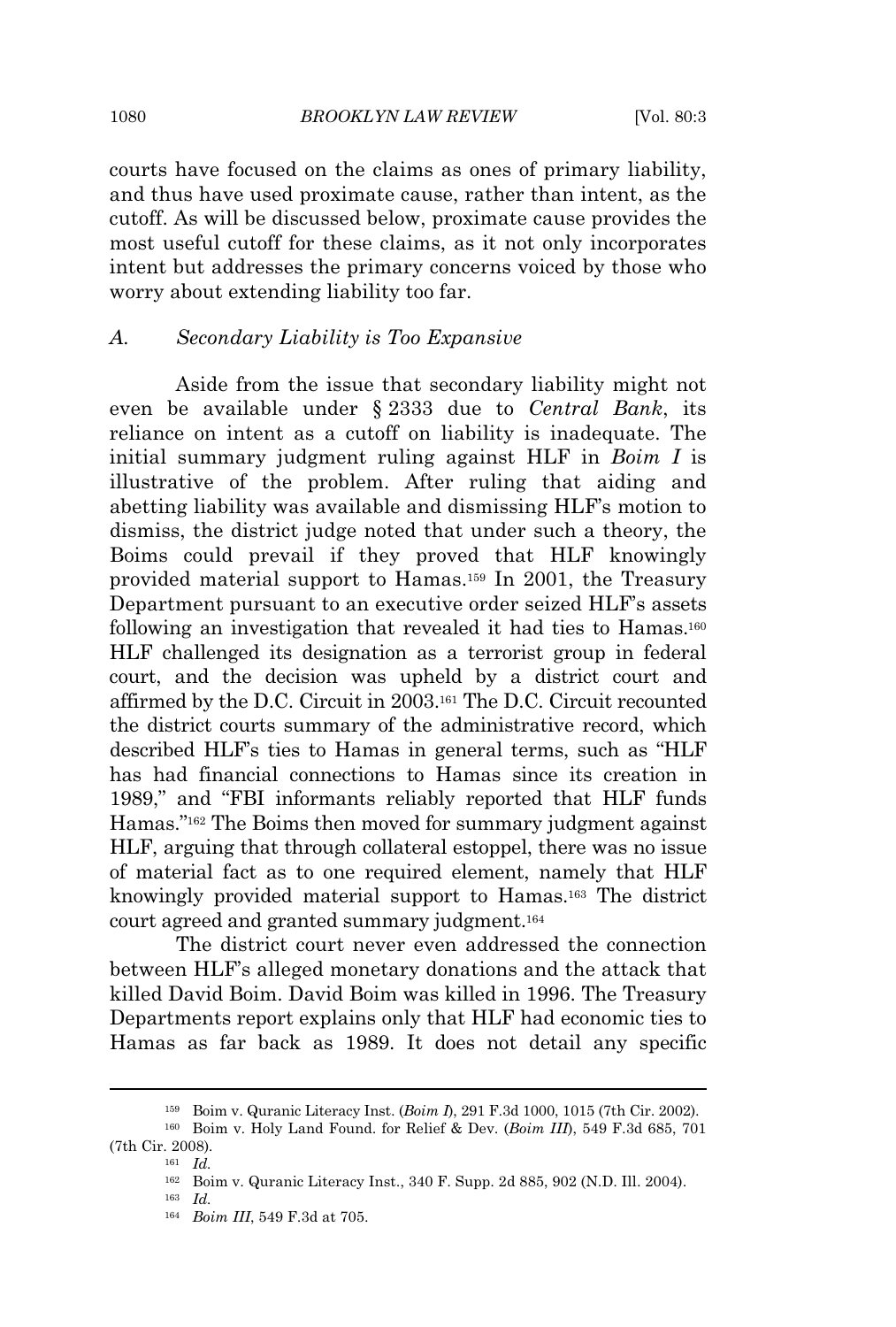donations or whether the donations were made to particular segment of Hamas. Such general allegations of long-term financial ties may be sufficient for a seizure of assets or a criminal conviction, but there must be some further information that it some way ties to HLF's donation to the attack that killed David Boim. This evidence may consist of specific donations close in time to the 1996 donation, a substantially large donation made to the terrorist arm of Hamas, or even some evidence indicating that at the time HLF made its donations in the early 90s, the first years of Hamas' existence, they knew or had reason to know Hamas was engaged in carrying out attacks against civilians. Under the aiding and abetting framework used by the *Boim* district court, if HLF today severed all ties with Hamas and never made another donation to them, they could nonetheless conceivably be perpetually liable to any victim of a future Hamas attack. Thus, without making some effort to tie the defendant's support to the plaintiff's particular injuries, the potential scope of § 2333 liability is too expansive.

# *B. Cause in Fact is Too Limiting*

On the other hand, requiring the plaintiffs to show that their injury would not have occurred but for the defendant's support is equally problematic as this would effectively preclude claims against any supporters. One basic problem with requiring but for cause in these cases is the issue of proof. With so many streams of money and supplies being funneled to terrorist groups, it would be virtually impossible for plaintiffs to isolate a particular donation as being involved in the commission of the attack that caused their injuries. Another fundamental issue with applying cause in fact to these cases is the problem of the fungibility of money.<sup>165</sup> A group like Hamas conceivably has numerous sources of support and substantial money in its reserve. Thus, were a particular group, such as HLF, to decide to withhold its donation, Hamas could move money that was allotted for another project in order to make up this shortfall and fund its next attack. In this sense, HLF's monetary support cannot be said to be a but for cause of any particular Hamas attack.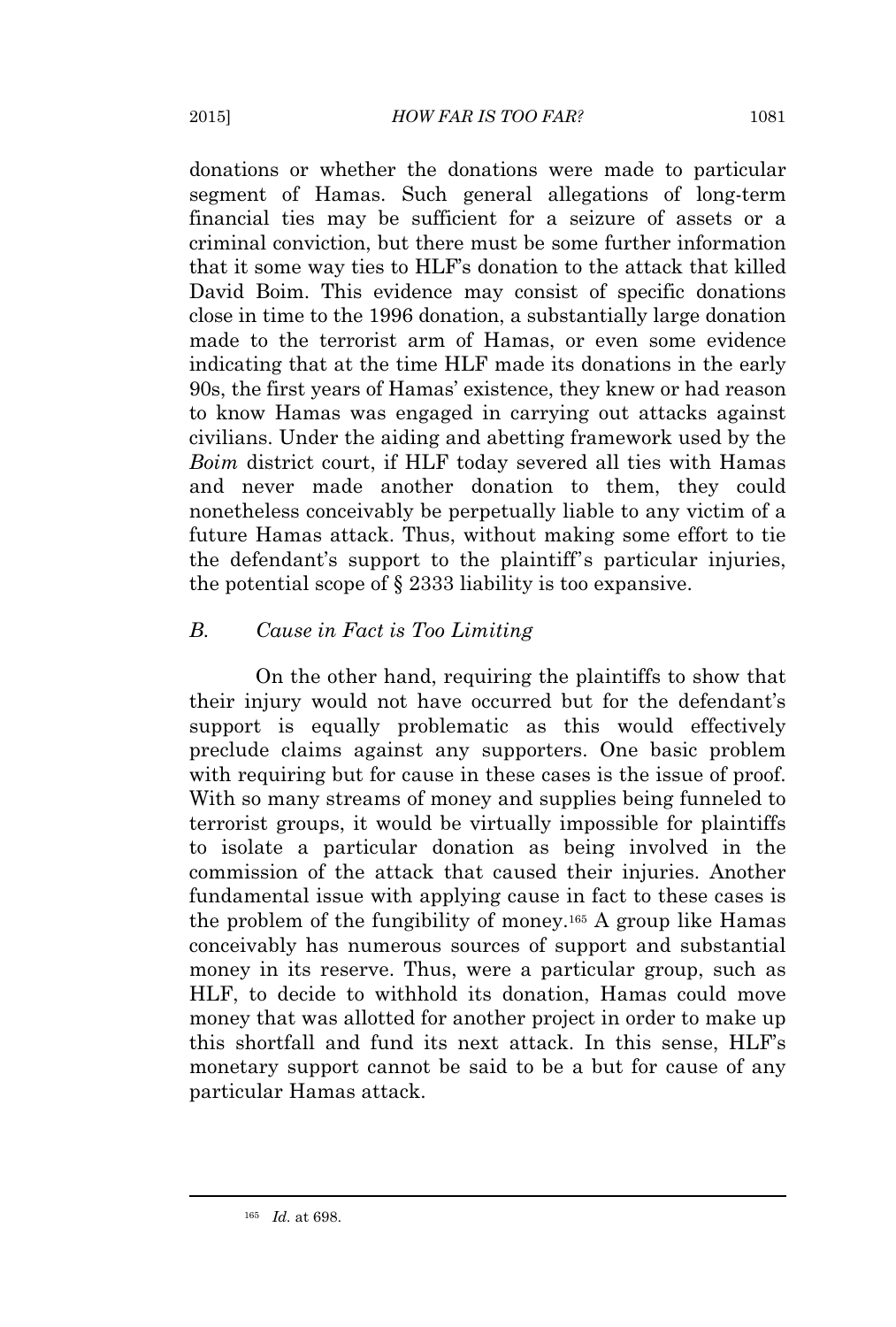Some courts have recognized this issue and decided to apply a "substantial factor" test instead.<sup>166</sup> This is the proper approach. To do otherwise would leave most victims without a remedy and effectively insulate terrorist groups and their financiers from liability. While it is impossible to prove that a particular donation caused a particular attack, it is undeniable that any significant provision of support to a terrorist group will substantially facilitate future attacks. The substantial factor test will encompass these significant donations that, though they cannot be tied directly to a particular attack, clearly played a role in bringing about the attack. Proximate cause presents the best cutoff for liability.

Proximate cause provides the best cutoff for liability in these cases. Two characteristics of proximate cause make it particular useful as a cutoff for liability. First, because proximate cause is an abstract, legal concept, rather than a logical one, it is able to incorporate many considerations, including mental state and timing. While, as discussed above, mental state by itself does not provide a suitable measure of liability in these cases, it weighs heavily in the ultimate determination, and proximate cause allows mental state to be considered in context along with other important factors. Relatedly, as will be discussed further below, factors such as mental state and timing are codependent. A donation made to Hamas intending to support its terrorist activities may lead to liability further into the future than a donation made recklessly. Proximate cause takes all of these considerations into account.

Second, proximate cause's focus on foreseeability and intervening cause both usefully track culpability in this context and protect against the two main concerns associated with § 2333 liability. Under traditional proximate cause formulations, an actor only faces liability for actions that are reasonably foreseeable results of the action.<sup>167</sup> Similarly, an intervening act cuts off liability where it is not foreseeable.<sup>168</sup> The first concern with § 2333 is that civil liability could be extended to a potentially endless class of groups and individuals that provide even the most remote support to a terrorist group. An example discussed in the *Boim III* dissent is the political group that has a member of Hamas speak at its convention. In the abstract, it does not seem reasonably foreseeable that inviting a Hamas member to speak will result in a Hamas attack. Thus, the

<sup>166</sup> *See e.g. id.*; *see also* Gill v. Arab Bank PLC., 893 F. Supp. 2d 474, 507 (E.D.N.Y. 2012).

<sup>167</sup> Jim Gash, *At The Intersection of Proximate Cause and Terrorism: A Contextual Analysis of the Proposed Restatement of Torts*, 91 KY. L.J. 523, 586 (2003).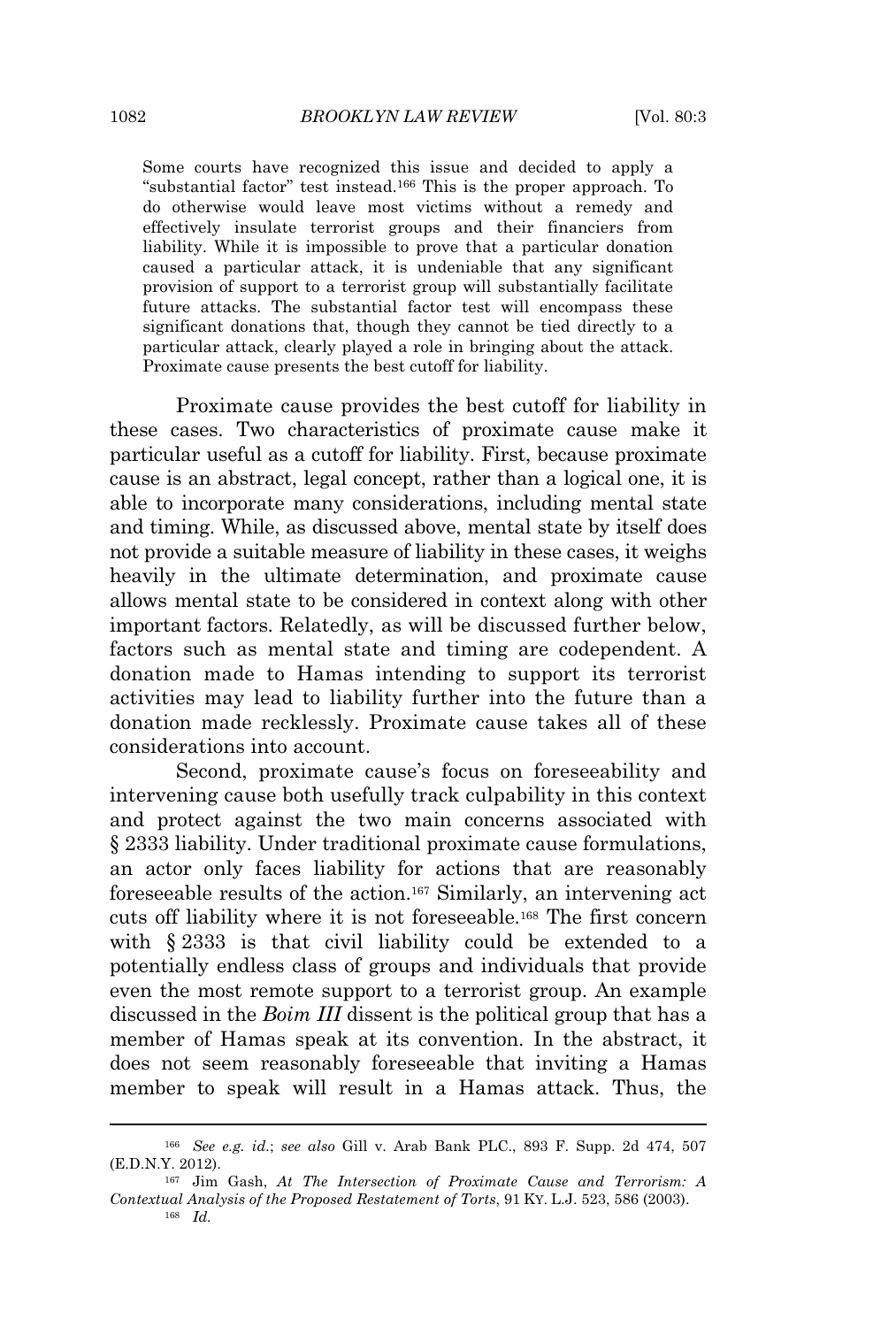subsequent attack would be a superseding intervening cause cutting off liability for the political group. On the other hand, it is reasonably foreseeable in the abstract that a knowing donation of money or weapons to Hamas will lead to an attack, and thus a subsequent attack would rightfully not cut off liability for these donors, who have provided Hamas with material assistance and thus would and should be culpable.

The second main concern with extending § 2333 liability to supporters is that it will lead to perpetual liability for all future attacks conducted by the terrorist group. Again, this concern is addressed by proximate cause. As discussed further below, the greater the time period is between donation and attack, the less foreseeable it is that the donation would lead to such an attack. That is, it is foreseeable that a large donation made to Hamas in 2013 will result in an attack in 2013 but not in 2050. Where the line is ultimately drawn will be a case by case decision, but the threat of perpetual liability is eliminated.

#### *C. Proximate Cause Model*

Having determined that proximate cause provides the most useful cutoff in these cases, the final question is what the test for proximate cause will be in these cases. Courts have taken many different approaches. As seen above, *Boim III* essentially concludes that any provision of support to a terrorist group, if made at least recklessly, would satisfy proximate cause.<sup>169</sup> The dissent in *Boim III* criticized this approach as too expansive, as have other courts.<sup>170</sup> The Second Circuit has not provided much guidance, concluding only that a showing of proximate cause requires more than the "fairly traceable" standard used to determine standing.<sup>171</sup>

The Eastern District of New York in *Gill* has come the closest to providing a workable framework for determining proximate cause in these cases. Unlike *Boim III*, which turns proximate cause into a yes-no question, the court in *Gill* treats proximate cause essentially as a sliding scale with multiple factors, including mental state, timing, and nature of donation. Thus, the court concludes, "[A] major recent contribution with a malign state of mind would—and should—be enough . . . . But a small contribution made long before the event—even if

<sup>169</sup> *See generally Boim III*, 549 F.3d at 695-700.

<sup>&</sup>lt;sup>170</sup> *Id.* at 711-12 (Rovner, J., concurring in part and dissenting in part); Abecassis v. Wyatt, 785 F. Supp. 2d 614, 645 (S.D. Tex. 2011).

<sup>171</sup> Rothstein v. UBS AG, 708 F.3d 82, 92 (E.D.N.Y. 2013).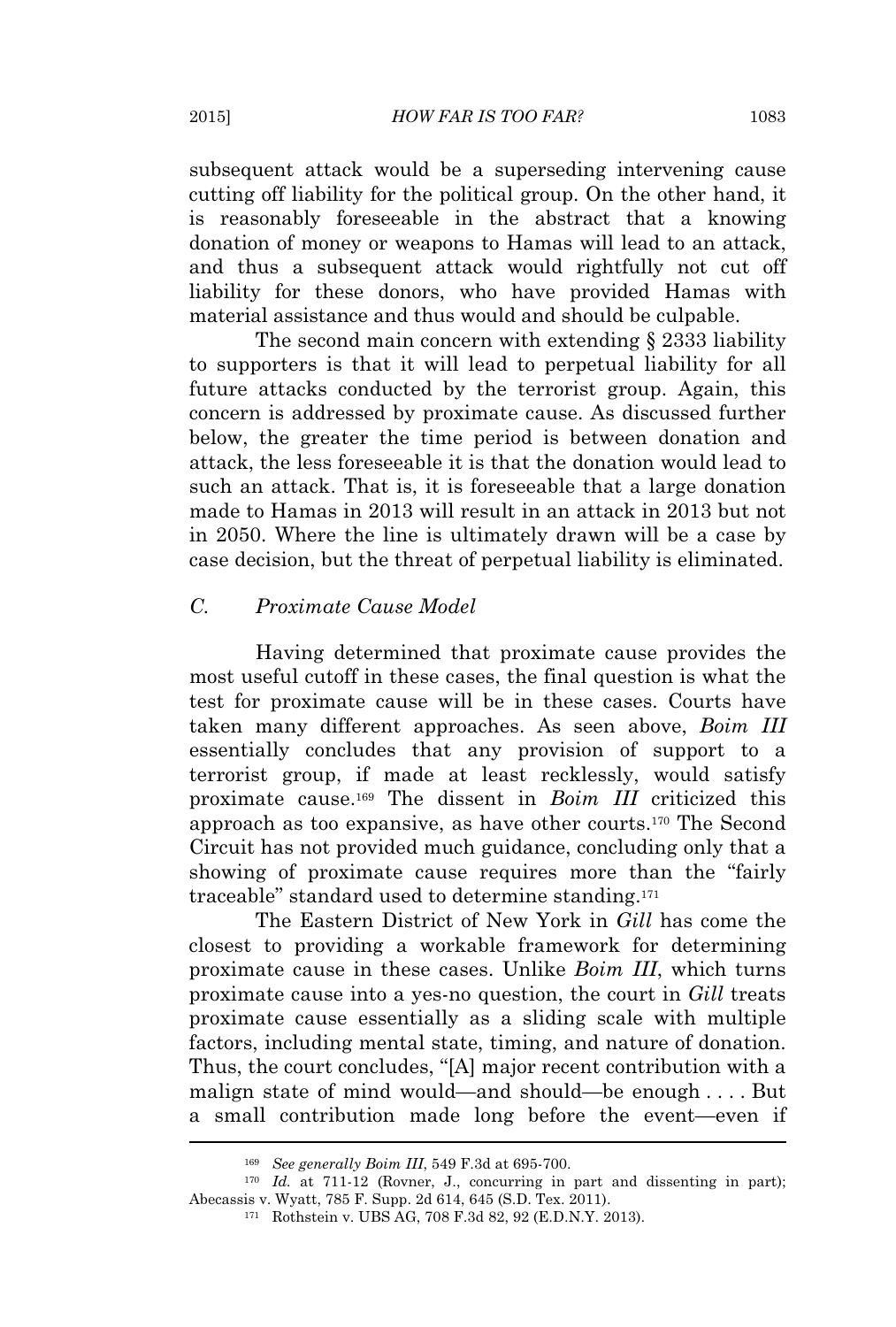recklessly made—would not be. The concept of proximate cause is central in imposing a balance." 172

1. Mental State

Mental state is perhaps the most important, and also most complex, factor in this formulation. Not only must the court determine what level of mental state to require, but it must also determine which facts to apply the mental state to. For example, in *Gill*, the court concluded that the defendant must be at least reckless not only to the fact that the group to which it made donations was engaged in terrorist activities but also that it targeted Americans.<sup>173</sup> On the other hand, a Texas district court recently concluded that recklessness was not sufficient, holding that defendant must know or intend both of these elements.<sup>174</sup>

Requiring recklessness in these cases makes more sense, as proving knowledge or intent would be exceedingly difficult and place an undue burden on plaintiffs. Many terrorist groups are large organizations with many branches and fronts that carry out non-violent humanitarian activities in addition to its terrorist activities. As such, it would be very difficult, if not impossible, to prove that a defendant who provided support to a front or earmarked its support for humanitarian efforts actually knew or intended that this support would be used to facilitate terrorist activity. This concern was voiced by the dissent in *Boim III*. <sup>175</sup> However, as the majority in *Boim III* reasoned, the violent nature of Hamas and other terrorist groups are so notorious that any donation, even if made with innocent intent, is a dangerous activity.<sup>176</sup> It was exactly this thinking that led Congress to pass § 2339B in order to supplement § 2339A in the material support criminal provisions. Section 2339A criminalizes material support made with the intent to further terrorist activities, thus allowing a donor to escape liability by earmarking its donation for humanitarian purposes.<sup>177</sup> Section 2339B closed this loophole

<sup>173</sup> *Id.* at 506.

<sup>172</sup> Gill v. Arab Bank PLC., 893 F. Supp. 2d 474, 507 (E.D.N.Y. 2012).

<sup>174</sup> *Abecassis*, 785 F. Supp. 2d at 635-36.

<sup>175</sup> Boim v. Holy Land Found. for Relief & Dev. (*Boim III*), 549 F.3d 685, 706 (7th Cir. 2008) (Rovner, J., concurring in part and dissenting in part).

<sup>176</sup> *See id.* at 698.

<sup>177</sup> 18 U.S.C. § 2339A (2012).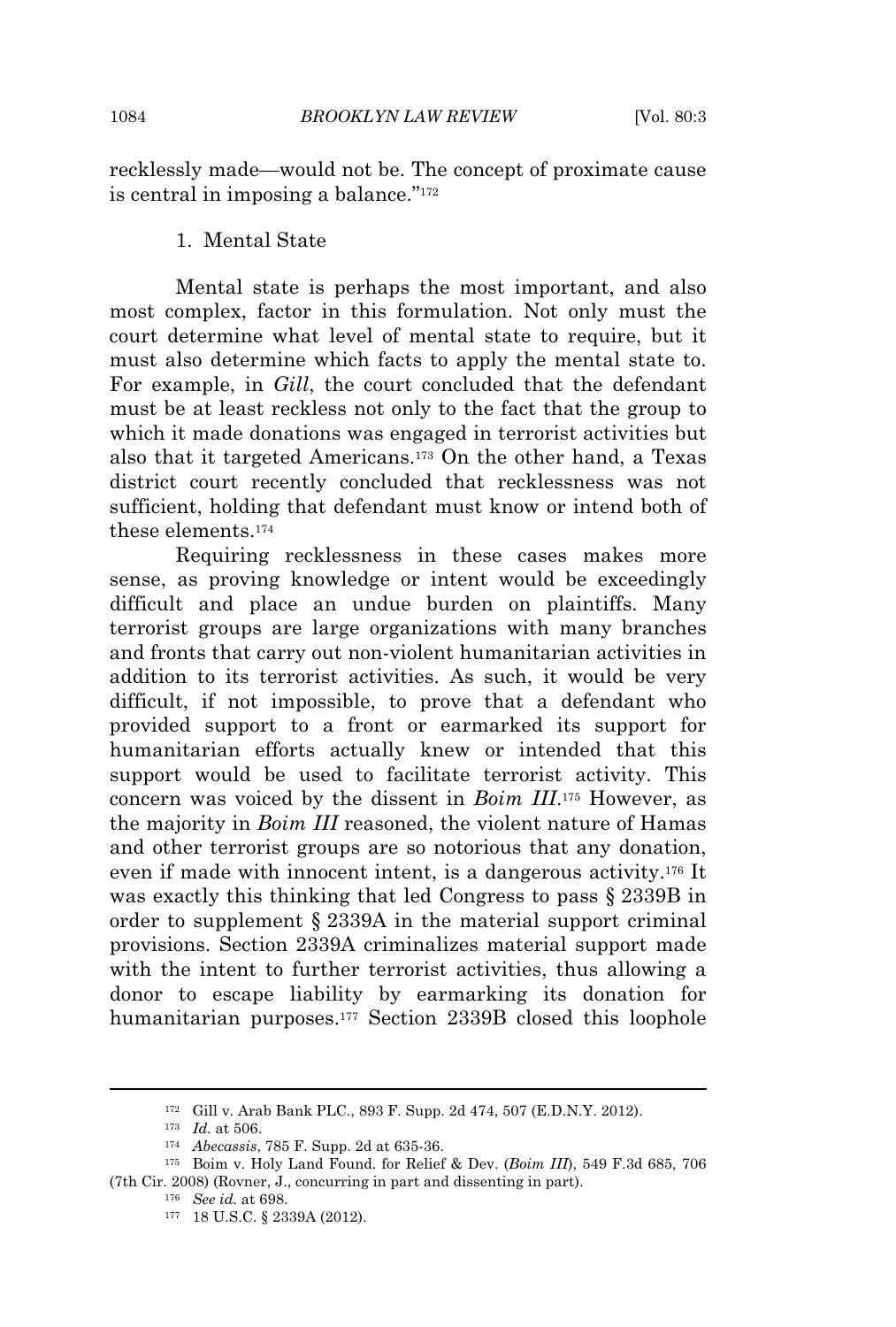by holding a donor liable so long for any donation made to a designated terrorist group, regardless of the donor's intent.<sup>178</sup>

# 2. Time

The second important factor is time. As discussed above, a principal concern of the detractors is potentially perpetual, ruinous liability. It is generally not reasonably foreseeable that a donation will result in an attack 20 years down the line. Rather than setting a fixed cutoff, the question of temporal proximity will be a fact-specific and case-by-case question. It will also be dependent on the other two factors in the analysis. Thus, where an individual makes a large donation to a known terrorist group, it is reasonably foreseeable that the donation will facilitate attacks further into the future than a small donation made to a relatively unknown group.

# 3. Nature of Support

The final factor in the analysis is the nature, particularly the size, of the support. It is foreseeable that a large monetary donation will facilitate terrorist activity, whereas with a small donation or verbal support, it is not reasonably foreseeable. For example, it is not necessarily reasonably foreseeable that a five dollar donation to Hamas will result in an imminent attack. Conversely, it is highly foreseeable that continuously funneling large amounts of money will facilitate an attack.

The result of these factors is a sliding scale and balancing test. Thus, on one end of the spectrum are large monetary donations made to a well-known terrorist group within a short time of the attack in question. On the other end are small donations to unknown groups far removed from the attack that injured plaintiff. In between, the court will engage in fact-specific analysis using the three factors discussed above. This measured approach will best ensure that victims are compensated and terrorist are punished, while avoiding potentially ruinous liability for marginally involved third parties.